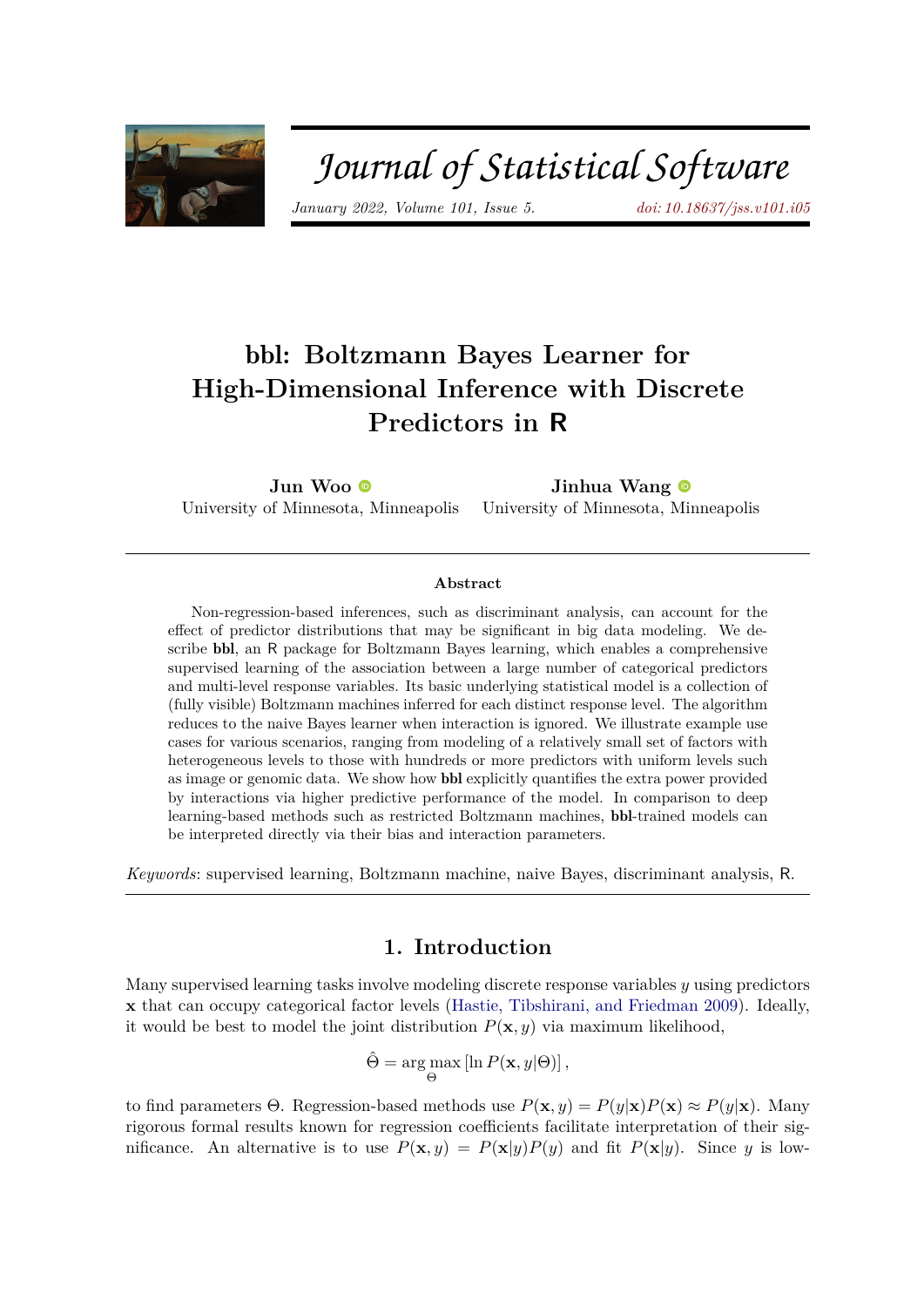dimensional, this approach could capture extra information not accessible from regression when there are many covarying predictors. To make predictions for *y* using  $P(\mathbf{x}|y)$ , one uses the Bayes' formula. Examples include linear and quadratic discriminant analyses [\(Hastie](#page-29-0) *et al.* [2009,](#page-29-0) pp. 106–119) for continuous **x**. For discrete **x**, naive Bayes is the simplest approach, where the covariance among **x** is ignored via

<span id="page-1-0"></span>
$$
P(\mathbf{x}|y) \approx \prod_i P(x_i|y) \tag{1}
$$

with  $\mathbf{x} = (x_1, \dots, x_m)$ .

In this paper, we focus on supervised learners taking into account the high-dimensional nature of  $P(\mathbf{x}|y)$  beyond the naive Bayes-level description given by Equation [1.](#page-1-0) Namely, a suitable parametrization is provided by the Boltzmann machine [\(Ackley, Hinton, and Sejnowski](#page-28-0) [1985\)](#page-28-0), which for the simple binary predictor  $x_i \in \{0, 1\}$ , induces

<span id="page-1-1"></span>
$$
P(\mathbf{x}|y) = \frac{1}{Z_y} \exp\left(\sum_i h_i^{(y)} x_i + \sum_{i < j} J_{ij}^{(y)} x_i x_j\right),\tag{2}
$$

where  $Z_y$  is the normalization constant, or partition function. Equation [2](#page-1-1) is the Gibbs distribution for Ising-type models in statistical mechanics [\(Chandler](#page-28-1) [1987\)](#page-28-1). The two sets of parameters  $h_i^{(y)}$  $J_{ij}^{(y)}$  and  $J_{ij}^{(y)}$  each represent single variable and two-point interaction effects, respectively. When the latter vanishes, the model leads to the naive Bayes classifier. Although exact inference of Equation [2](#page-1-1) from data is in general not possible, recent developments led to many accurate and practically usable approximation schemes [\(Hyvärinen](#page-29-1) [2006;](#page-29-1) [Morcos](#page-29-2) *[et al.](#page-29-2)* [2011;](#page-29-2) [Nguyen and Wood](#page-29-3) [2016a,](#page-29-3)[b;](#page-29-4) [Nguyen, Zecchina, and Berg](#page-29-5) [2017\)](#page-29-5), making its use in supervised learning a viable alternative to regression methods. Two approximation methods available for use are pseudo-likelihood inference [\(Besag](#page-28-2) [1975\)](#page-28-2) and mean field theory [\(Chandler](#page-28-1) [1987;](#page-28-1) [Nguyen](#page-29-5) *et al.* [2017\)](#page-29-5).

A recently described package BoltzMM can fit the ('fully visible') Boltzmann machine given by Equation [2](#page-1-1) to data using pseudo-likelihood inference [\(Jones, Bagnall, and Nguyen](#page-29-6) [2019a;](#page-29-6) [Jones, Nguyen, and Bagnall](#page-29-7) [2019b\)](#page-29-7). In contrast, classifiers based on this class of models remain largely unexplored. Supervised learners using statistical models of the type [\(2\)](#page-1-1) usually take the form of the *restricted* Boltzmann machines instead [\(Hinton](#page-29-8) [2012\)](#page-29-8), where (visible) predictors are augmented by hidden units and interactions are zero except between visible and hidden units. The main drawback of such layered Boltzmann machine learners, as is common in all deep learning algorithms, is the difficulty in interpreting trained models. In contrast, with the fully visible architecture,  $J_{ij}^{(y)}$  in Equation [2,](#page-1-1) if inferred with sufficient power while avoiding overfitting, has direct interpretation of interaction between two variables.

We refer to such learning/prediction algorithms using a generalized version of Equation [2](#page-1-1) as Boltzmann Bayes inference. An implementation specific to genomic single-nucleotide polymorphism (SNP) data (two response groups, e.g., case and control, and uniform three-level predictors, i.e., allele counts of  $x_i \in \{0, 1, 2\}$  has been reported previously [\(Woo, Yu, Ku](#page-30-0)[mar, Gold, and Reifman](#page-30-0) [2016\)](#page-30-0). However, this C++ software was geared specifically toward genome-wide association studies and is not suitable for use in more general settings. We introduce an R package bbl (Boltzmann Bayes Learner; [Woo](#page-30-1) [2022\)](#page-30-1) which is available from the Comprehensive R Archive Network (CRAN) at <https://CRAN.R-project.org/package=bbl> and which uses both R and  $C_{++}$  for usability and performance, allowing the user to train and test statistical models in a variety of different usage settings.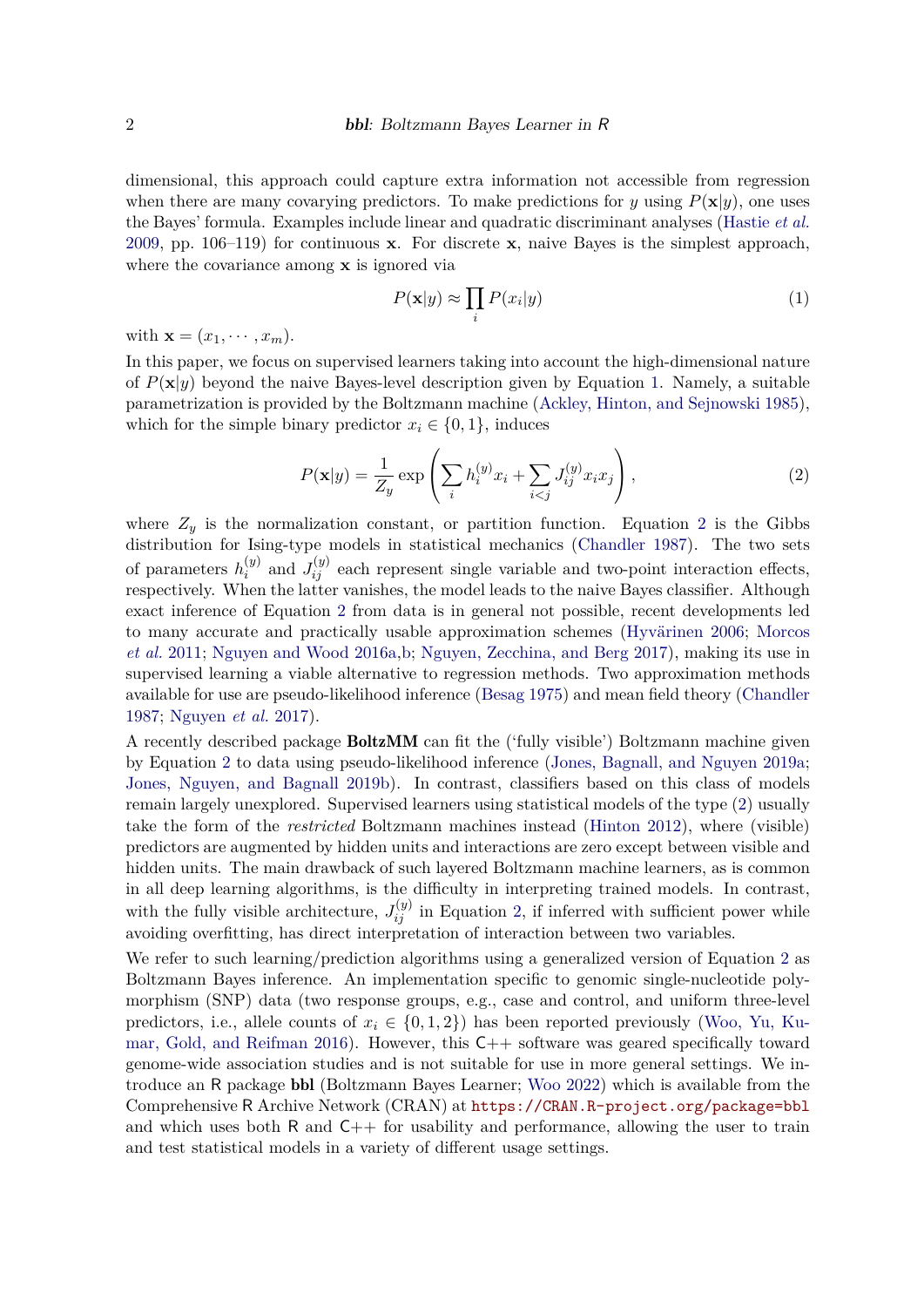# **2. Model and algorithm**

For completeness and for reference to software features described in Section [3,](#page-7-0) we summarize in this section key relevant formulas (Woo *[et al.](#page-30-0)* [2016\)](#page-30-0) used by bbl, generalized such that predictors each can have varying number of factor levels.

#### **2.1. Model description**

The discrete response  $y_k$  for an instance k takes factor values y among  $G \geq 2$  groups; e.g.,  $y \in \{\text{case}, \text{control}\}\$  with  $G = 2; k = 1, \ldots, n$  denotes sample (or configuration) index. We also introduce weights  $w_k$ , each of which is an integral number of times each configuration was observed in data, such that  $\sum_k w_k = n_s$  is the total sample size. If the data take the form of one entry per observation,  $w_k = 1$  and  $n = n_s$ . The use of frequency  $w_k$  can lead to more efficient learning when the number of predictors is relatively small. We use symbol *y* for a particular factor value and generic response variables interchangeably.

The model attempts to connect response *y* to a set of predictors represented by **x** with elements  $x_i$  and the observed data for an instance *k* denoted by  $\mathbf{x}^k$ . We assume that predictor variables take discrete factor levels, each with distinct effect on responses, e.g.,  $x_i \in \{a, t, g, c\}$  for DNA sequence data. The overall likelihood is

$$
L = \sum_{k} w_k \ln P(\mathbf{x}^k, y_k) = \sum_{y} \sum_{k \in \mathbb{K}_y} w_k \ln P(\mathbf{x}^k, y) \equiv \sum_{y} L_y,
$$

where the second summation restricts *k* to the set  $\mathbb{K}_y$  of all *k* values for which  $y_k = y$ . The inference is first performed for each group  $y$  separately, maximizing  $L_y$  given by

<span id="page-2-0"></span>
$$
L_y = \sum_{k \in \mathbb{K}_y} w_k \left[ \ln P(\mathbf{x}^k | y) + \ln P(y) \right] = \sum_{k \in \mathbb{K}_y} w_k \ln P(\mathbf{x}^k | y) + n_y \ln p_y,\tag{3}
$$

where  $p_y \equiv P(y)$  is the marginal distribution of *y* and  $n_y = \sum_{k \in \mathbb{K}_y} w_k$  is the size of group *y*. In the parametrization we adopt for the first term in Equation [3,](#page-2-0) the group-specific predictor distribution is written as

<span id="page-2-1"></span>
$$
P(\mathbf{x}|y) = \frac{1}{Z_y} \exp\left[\sum_i h_i^{(y)}(x_i) + \sum_{i < j} J_{ij}^{(y)}(x_i, x_j)\right].\tag{4}
$$

The number of parameters (d.f.) per group *y* in  $\Theta_y = \{h_i^{(y)}\}$  $a_i^{(y)}(x), J_{ij}^{(y)}(x, x')\}$  is

d.f. = 
$$
\sum_{i} (L_i - 1) + \sum_{i < j} (L_i - 1)(L_j - 1),
$$

where  $L_i$  is the total number of levels in factor  $x_i$ , which contributes one less parameters to d.f. because one of the factors can be taken as reference with the rest measured against it. Internally, **bbl** orders factors, assigns codes  $a_i = 0, \ldots, L_i - 1$ , and sets  $h_i^{(y)}$  $J_{ij}^{(y)}(a_i) = J_{ij}^{(y)}(a_i, a_j) =$ 0 whenever  $a_i = 0$  or  $a_j = 0$ . We refer to  $h_i^{(y)}$  $J_{ij}^{(y)}(x)$  and  $J_{ij}^{(y)}(x, x')$  as bias and interaction parameters, respectively.

In the special case where predictor levels are binary  $(x_i \in \{0,1\})$ , one may use the spin variables  $s_i = 2x_i - 1 = \pm 1$ , as in the package **BoltzMM** [\(Jones](#page-29-6) *et al.* [2019a](#page-29-6)[,b\)](#page-29-7). Its distribution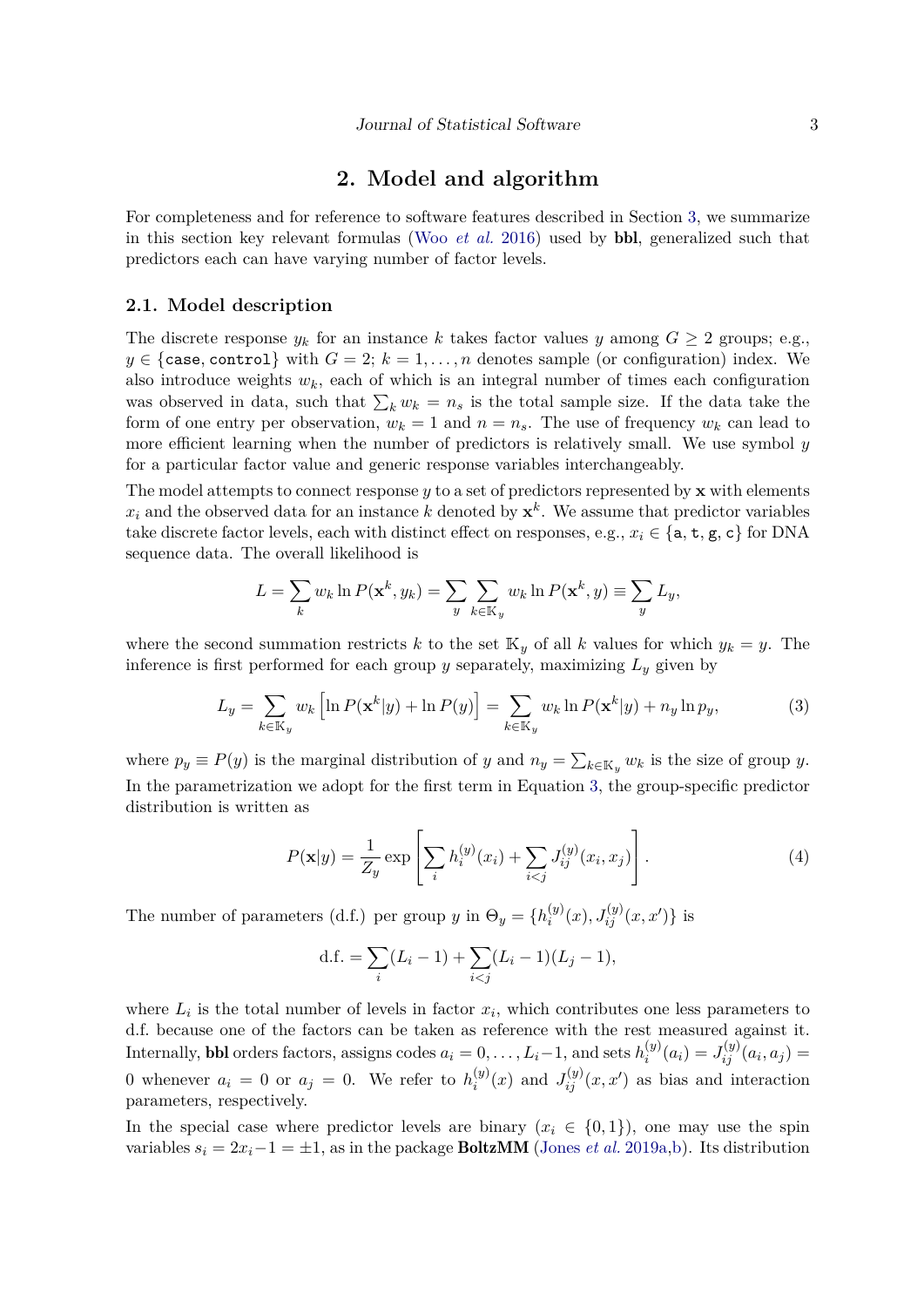[\(Jones](#page-29-6) *et al.* [2019a\)](#page-29-6)

$$
P(\mathbf{s}) \propto \exp\left(\frac{1}{2}\mathbf{s}^\top \mathbf{M} \,\mathbf{s} + \mathbf{b}^\top \mathbf{s}\right) \tag{5}
$$

is then related to Equation [2](#page-1-1) by

$$
b_i = \frac{h_i}{2} + \frac{1}{4} \sum_{j \neq i} J_{ij}, \qquad M_{ij} = \frac{1}{4} J_{ij},
$$

where parameter superscripts were omitted because response group is not present.

# **2.2. Pseudo-likelihood inference**

One option for fitting Equation [4](#page-2-1) to data is pseudo-likelihood maximization [\(Besag](#page-28-2) [1975\)](#page-28-2):

<span id="page-3-0"></span>
$$
L_y - n_y \ln p_y = \sum_{k \in \mathbb{K}_y} w_k \ln P(\mathbf{x}^k | y) \approx \sum_{k \in \mathbb{K}_y} w_k \sum_i \ln P_i(x_i^k | y, x_{j \setminus i}^k) \equiv \sum_i L_{iy}, \tag{6}
$$

where the effective univariate distribution is conditional to all other predictor values:

$$
P_i(x|y, x_{j\backslash i}) = \frac{e^{\bar{h}_i^{(y)}(x|x_{j\backslash i})}}{Z_{iy}(x_{j\backslash i})},
$$
  
\n
$$
Z_{iy}(x_{j\backslash i}) = \sum_x e^{\bar{h}_i^{(y)}(x|x_{j\backslash i})} = 1 + \sum_{a=1}^{L_i-1} e^{\bar{h}_i^{(y)}(a|x_{j\backslash i})},
$$
\n(7)

<span id="page-3-2"></span>
$$
\bar{h}_i^{(y)}(x|x_{j\setminus i}) = h_i^{(y)}(x) + \sum_{j \neq i} J_{ij}^{(y)}(x, x_j). \tag{8}
$$

Including  $L_2$  penalizers  $(\lambda_h, \lambda)$ ,  $L_{iy}$  in Equation [6](#page-3-0) becomes

$$
L_{iy} = \sum_{k \in \mathbb{K}_y} w_k \left[ \bar{h}_i^{(y)} (x_i^k | x_{j \setminus i}^k) - \ln Z_{iy} (x_{j \setminus i}^k) \right] - \frac{\lambda_h}{2} \sum_x h_i^{(y)} (x_i^2 - \frac{\lambda}{2} \sum_{j, x, x'} J_{ij}^{(y)} (x, x')^2
$$

with first derivatives

<span id="page-3-1"></span>
$$
\frac{\partial L_{iy}/n_y}{\partial h_i^{(y)}(x)} = \hat{f}_i^{(y)}(x) - \frac{1}{n_y} \sum_{k \in \mathbb{K}_y} w_k P_i(x|y, x_{l \setminus i}^k) - \lambda_h h_i^{(y)}(x),
$$
\n
$$
\frac{\partial L_{iy}/n_y}{\partial J_{ij}^{(y)}(x, x')} = \hat{f}_{ij}^{(y)}(x, x') - \frac{1}{n_y} \sum_{k \in \mathbb{K}_y} w_k \mathbb{1}(x_j^k = x') P_i(x|y, x_{l \setminus i}^k) - \lambda J_{ij}^{(y)}(x, x'),
$$
\n(9b)

where

$$
\hat{f}_i^{(y)}(x) = \frac{1}{n_y} \sum_{k \in \mathbb{K}_y} w_k \mathbb{1}(x_i^k = x), \tag{10a}
$$

$$
\hat{f}_{ij}^{(y)}(x, x') = \frac{1}{n_y} \sum_{k \in \mathbb{K}_y} w_k \mathbb{1}(x_i^k = x) \mathbb{1}(x_j^k = x')
$$
\n(10b)

are the first and second moments of predictor values and  $\mathbb{1}(x)$  is the indicator function. In bbl, Equations [9](#page-3-1) are solved in C++ functions using the quasi-Newton optimization function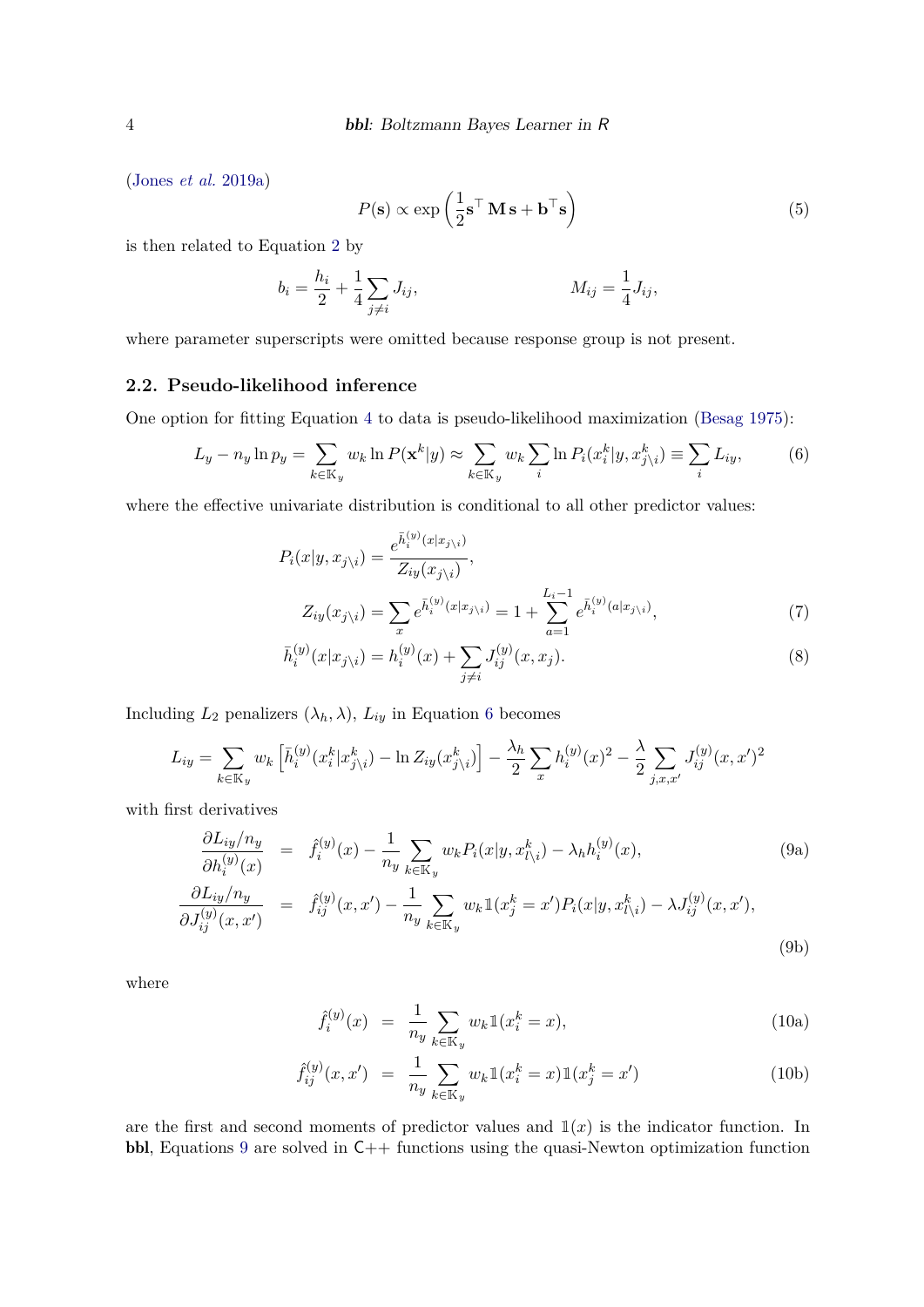gsl\_multimin\_fdfminimizer\_vector\_bfgs2 from the GNU Scientific Library [\(Galassi](#page-28-3) *et al.* [2009\)](#page-28-3). By default,  $\lambda_h = 0$  and only interaction parameters are penalized. As can be seen from the third equality of Equation [6,](#page-3-0) the pseudo-likelihood inference decouples into individual predictors, and the inference for each  $i$  in **bbl** is performed sequentially. The resulting interaction parameters, however, do not satisfy the required symmetry,

$$
J_{ij}(x, x') = J_{ji}(x', x).
$$

After pseudo-likelihood inference, therefore, the interaction parameters are symmetrized as follows:

$$
J_{ij}(x, x') \leftarrow \frac{1}{2} [J_{ij}(x, x') + J_{ji}(x', x)].
$$

In bbl, the input data are filtered such that predictors with only one factor level (no variation in observed data) are removed. Nevertheless, in cross-validation of the processed data, subdivisions into training and validation sets may lead to instances where factor levels observed for a given predictor within  $x_i$  in Equation [9](#page-3-1) are only a subset of those in the whole data. It is thus possible that optimization based on Equations [9](#page-3-1) is ill-defined when any of the predictors are constant. In such cases, we augment the training data by an extra instance, in which constant predictors take other factor levels.

#### **2.3. Mean field inference**

The other option for predictor distribution inference is mean field approximation. In datadriven inference, the interaction parameters are approximated as [\(Nguyen](#page-29-5) *et al.* [2017\)](#page-29-5)

<span id="page-4-0"></span>
$$
\hat{J}_{ij}^{(y)}(x, x') = -\left[\mathbf{C}^{(y)}\right]_{ij}^{-1}(x, x'),\tag{11}
$$

i.e., the negative inverse of the covariance matrix,

<span id="page-4-3"></span>
$$
\mathsf{C}_{ij}^{(y)}(x, x') = \hat{f}_{ij}(x, x') - \hat{f}_i(x)\hat{f}_j(x'). \tag{12}
$$

Equation [11](#page-4-0) can be interpreted as treating discrete **x** as if it were multivariate normal: Equation [4](#page-2-1) would then be the counterpart of the multivariate normal probability density function with  $-J_{ij}^{(y)}(x, x')$  corresponding to the precision matrix. In real data where  $n \sim d.f$  or less, the matrix inversion is often ill-behaved. It is regularized by interpolation of  $\mathsf{C}^{(y)}$  between non-interacting (naive Bayes) ( $\epsilon = 0$ ) and fully interacting limits ( $\epsilon = 1$ ):

$$
\mathsf{C}^{(y)} \leftarrow \bar{\mathsf{C}}^{(y)} = (1 - \epsilon) \frac{\operatorname{Tr} \mathsf{C}^{(y)}}{\operatorname{Tr} \mathsf{I}} \mathsf{I} + \epsilon \mathsf{C}^{(y)},
$$

where I is the identity matrix of the same dimension as  $C^{(y)}$ . The parameter  $\epsilon$  serves as a good handle for probing the relative importance of interaction effects.

The bias parameters are given in mean field by an analog of Equation [8,](#page-3-2)

<span id="page-4-1"></span>
$$
\hat{h}_i^{(y)}(x) = \bar{h}_i^{(y)}(x) - \sum_{j \neq i} \sum_{x'} \hat{J}_{ij}^{(y)}(x, x') \hat{f}_j^{(y)}(x'),\tag{13}
$$

and

<span id="page-4-2"></span>
$$
\bar{h}_i^{(y)}(x) = \ln \left[ \hat{f}_i^{(y)}(x) / \hat{f}_i^{(y)}(0) \right],\tag{14}
$$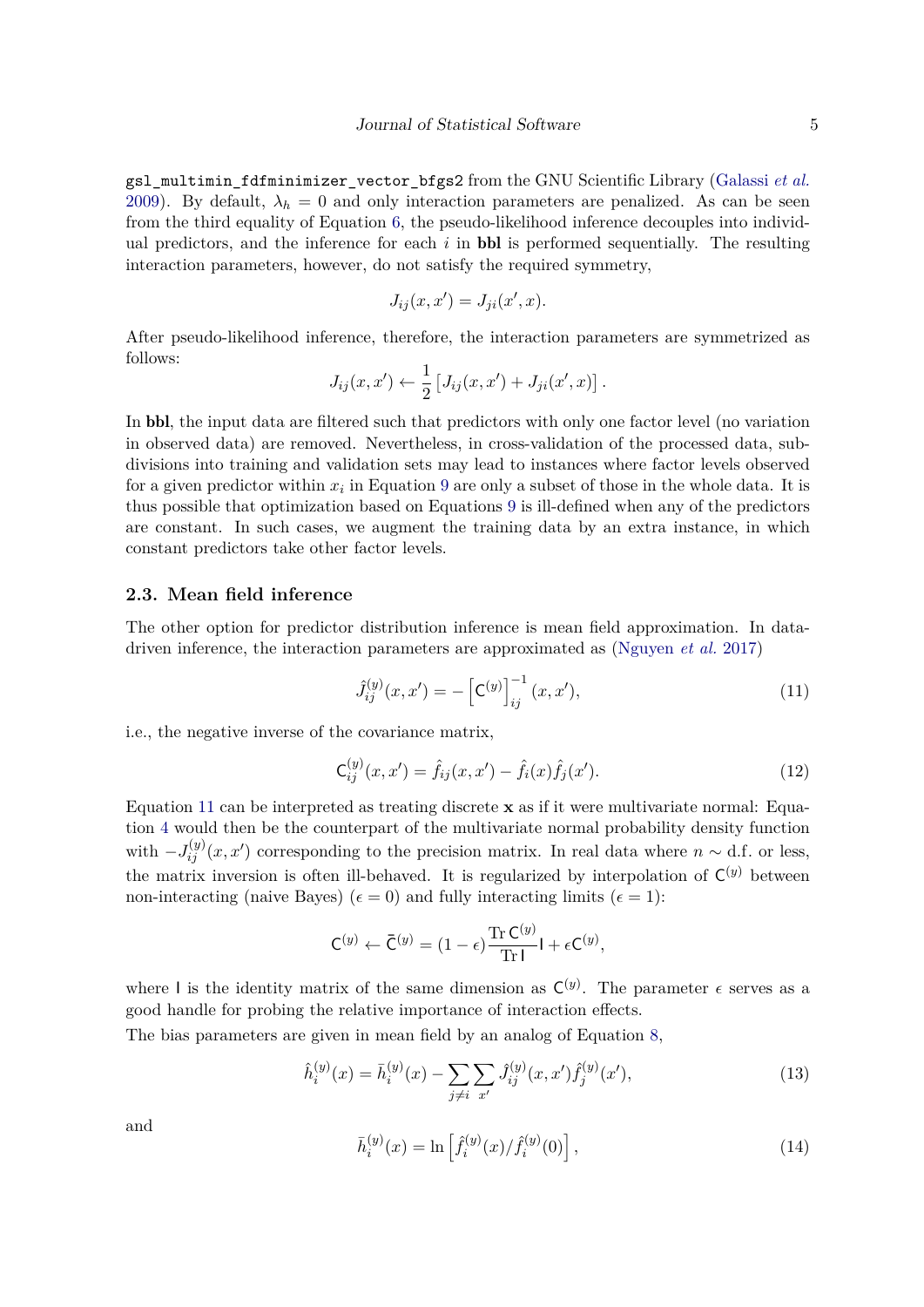where  $\hat{f}_i^{(y)}$  $\hat{u}^{(y)}(0)$  is the frequency of (reference) factor  $x_i$  for which the parameters are zero  $(a_i = 0)$ . Equation [13](#page-4-1) relates the effective bias for predictor  $x_i$  (the first term on the right) as the sum of univariate bias (left-hand side) and combined mean effects of interactions with other variables (the second term on the right) [\(Chandler](#page-28-1) [1987\)](#page-28-1). The effective bias is related to frequency via Equation [14](#page-4-2) because

$$
\hat{f}_i^{(y)}(x) = \frac{e^{\bar{h}_i^{(y)}(x)}}{Z_{iy}} = \hat{f}_i^{(y)}(0) e^{\bar{h}_i^{(y)}(x)},
$$
\n(15)

where the fact that  $\bar{h}^{(y)}_i$  $f_i^{(y)}(0) = 0$  was used in the second equality.

As in pseudo-likelihood maximization, mean field inference also may encounter non-varying predictors during cross-validation. To apply the same inference scheme using Equations [12,](#page-4-3) [13](#page-4-1) and [14](#page-4-2) to such cases, the single-variable frequency  $\hat{f}_i^{(y)}$  $\hat{f}^{(y)}_{i}(x)$  and covariance  $\hat{f}^{(y)}_{ij}(x, x')$  are computed using data augmented by a prior count of 1 uniformly distributed among all *L<sup>i</sup>* factor levels for each predictor.

#### **2.4. Naive Bayes**

When interaction is ignored  $(J_{ij}^{(y)} = 0)$ , the model can be solved analytically. From Equations [13](#page-4-1) and [14,](#page-4-2)

$$
\hat{h}_i^{(y)}(x) = \ln \left[ \hat{f}_i^{(y)}(x) / \hat{f}_i^{(y)}(0) \right]
$$
\n(16)

and (Woo *[et al.](#page-30-0)* [2016\)](#page-30-0)

$$
L_y - n_y \ln p_y = \sum_{k \in \mathbb{K}_y} w_k \ln P(\mathbf{x}^k | y) = n_y \sum_{i,x} \hat{f}_i^{(y)}(x) \ln \hat{f}_i^{(y)}(x).
$$

The likelihood ratio statistic for each predictor, where the null hypothesis is  $h_i^{(y)}$  $b_i^{(y)}(x) = h_i(x)$ with  $h_i(x)$  the "pooled" inference parameters (same values for all response groups), is then

<span id="page-5-1"></span>
$$
q_i = 2 \sum_{y} n_y \sum_{x} \left[ \hat{f}_i^{(y)}(x) \ln \hat{f}_i^{(y)}(x) - \hat{f}_i(x) \ln \hat{f}_i(x) \right]. \tag{17}
$$

The statistic  $q_i \sim \chi^2$  with d*.f.* =  $(G-1)(L_i-1)$ . Another example of hypotheses that can be tested is  $h_i^{(y)}$  $i^{(y)}(x) = h^{(y)}_i$  $i^{(y)}(A)$  for  $x \in X_A$ , where  $X_A$  is a subset *A* of predictor values (e.g., in the Titanic model, the effects of Class are the same for 2nd and 3rd Class; see Section [3\)](#page-7-0), for which

$$
q_i = 2 \sum_{y} n_y \sum_{A} \sum_{x \in X_A} \left[ \hat{f}_i^{(y)}(x) \ln \hat{f}_i^{(y)}(x) - \hat{f}_i^{(y)}(A) \ln \hat{f}_i^{(y)}(A) \right]
$$

with d.f. =  $G(L_i - 1 - N_i)$ , where  $N_i$  is the number of predictor levels with distinct parameter values.

#### **2.5. Classification**

For prediction, we combine predictor distributions for all response groups via Bayes' formula:

<span id="page-5-0"></span>
$$
P(y|\mathbf{x}) = \frac{P(\mathbf{x}|y)p_y}{\sum_{y'} P(\mathbf{x}|y')p_{y'}} = \frac{1}{1 + \sum_{y' \neq y} P(\mathbf{x}|y')p_{y'}/P(\mathbf{x}|y)p_y} = \frac{1}{1 + e^{-F_y(\mathbf{x})}},\tag{18}
$$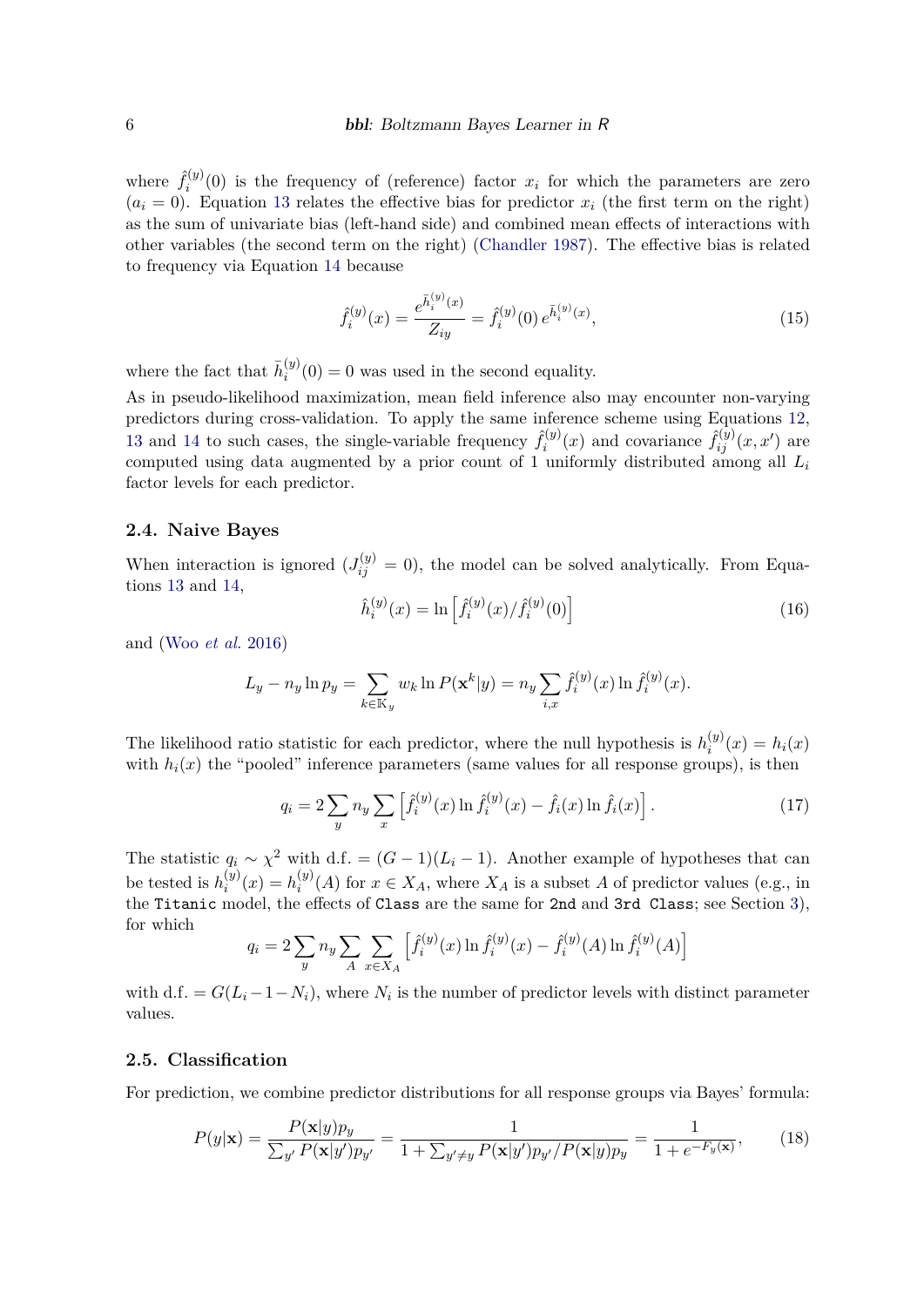where

<span id="page-6-0"></span>
$$
F_y(\mathbf{x}) = \ln \left[ \frac{P(\mathbf{x}|y)p_y}{\sum_{y' \neq y} P(\mathbf{x}|y')p_{y'}} \right].
$$
\n(19)

For binary response coded as  $y \in \{0, 1\}$ , Equation [19](#page-6-0) reduces to

<span id="page-6-2"></span>
$$
F_1(\mathbf{x}) = \ln P(\mathbf{x}|y=1) - \ln P(\mathbf{x}|y=0) + \ln(p_1/p_0)
$$
  
=  $\alpha + \sum_i \beta_i(x_i) + \sum_{i < j} \gamma_{ij}(x_i, x_j),$  (20)

where

<span id="page-6-4"></span>
$$
\alpha = \ln \frac{Z_0 p_1}{Z_1 p_0},
$$
  
\n
$$
\beta_i(x) = h_i^{(1)}(x) - h_i^{(0)}(x),
$$
  
\n
$$
\gamma_{ij}(x, x') = J_{ij}^{(1)}(x, x') - J_{ij}^{(0)}(x, x').
$$
\n(21)

Therefore, if  $J_{ij}^{(y)}(x, x') = 0$  (naive Bayes), Equation [18](#page-5-0) takes the form of the logistic regression formula. However, the actual naive Bayes parameter values differ from the logistic regression fit. No expression for  $P(y|\mathbf{x})$  simpler than Equation [18](#page-5-0) exists for data with more than two groups.

In pseudo-likelihood maximization inference,  $Z_y$  can be approximated by

$$
\ln Z_y = \frac{1}{n_y} \sum_{k \in \mathbb{K}_y} \sum_i \ln \left\{ \sum_x \left[ e^{h_i^{(y)}(x) + \sum_{j \neq i} J_{ij}(x, x_j^k)/2} \right] \right\},\tag{22}
$$

or with the same expression without the factor of 1*/*2 in the interaction term in the exponent (default). This quantity can be conveniently computed during the optimization process. With the mean field option, the following expression is used:

$$
\ln Z_y = -\ln \hat{f}^{(y)}(0) - \frac{1}{2} \sum_{i \neq j} \sum_{x, x'} J_{ij}(x, x') \hat{f}_i(x) \hat{f}_j(x'). \tag{23}
$$

For a test data set for which the actual group identity  $y_k$  of data instances are known, the accuracy may be defined as

<span id="page-6-1"></span>
$$
s = \frac{1}{n} \sum_{k} \mathbb{1} \left[ \hat{y}(\mathbf{x}^{k}) = y_{k} \right],
$$
\n(24)

where

<span id="page-6-3"></span>
$$
\hat{y}(\mathbf{x}) = \arg\max_{y} P(y|\mathbf{x}).\tag{25}
$$

If response is binary, the accuracy defined by Equation [24](#page-6-1) is sensitive to marginal distributions of the two groups via Equation [20.](#page-6-2) The area under curve (AUC) of receiver operating characteristic is a more robust performance measure independent of probability cutoff. In bbl, the accuracy given by Equations [24](#page-6-1) and [25](#page-6-3) is used in general with the option to use AUC for binary response using the R package pROC [\(Robin](#page-30-2) *et al.* [2011,](#page-30-2) [2021\)](#page-30-3).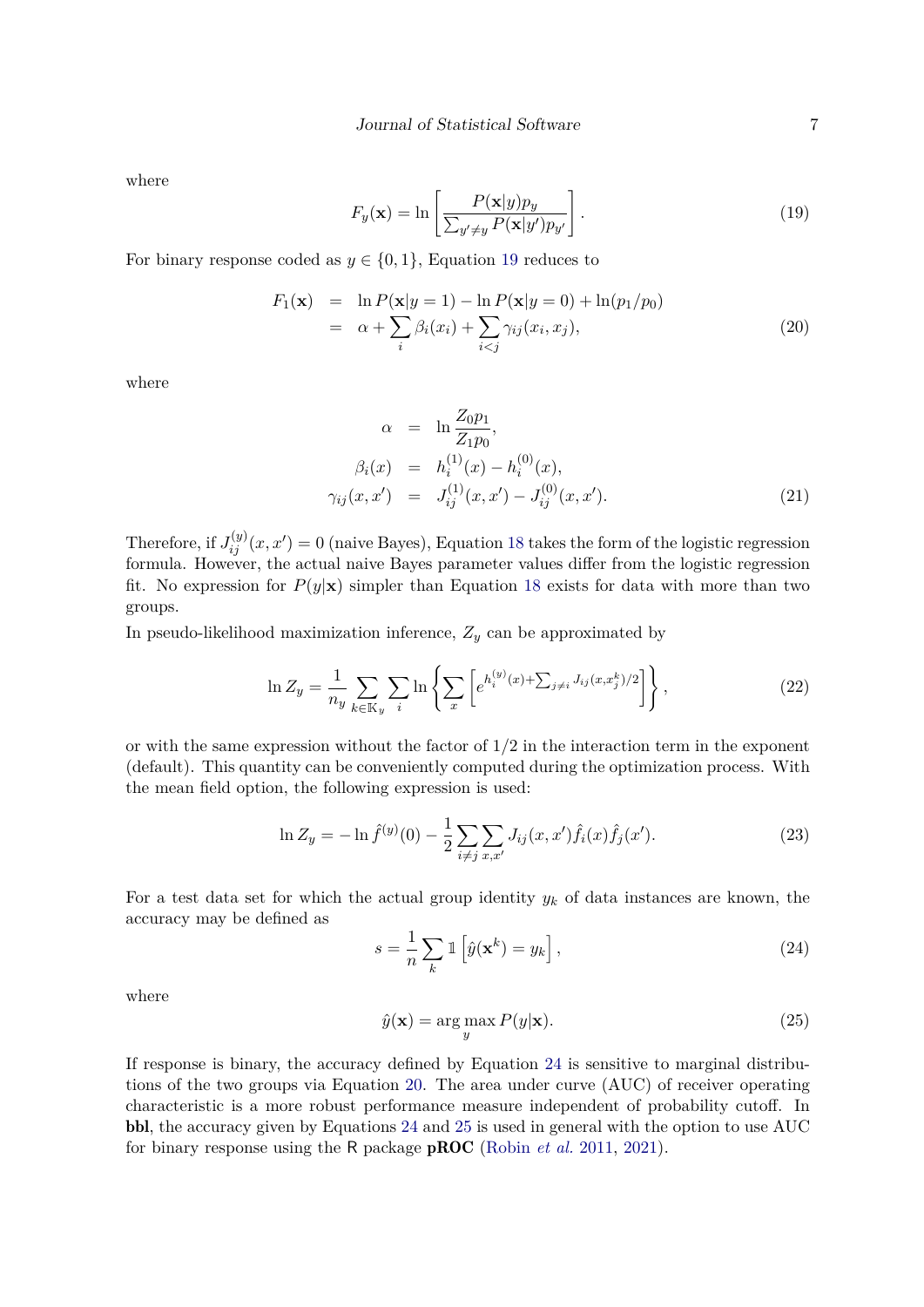# **3. Software usage and tests**

## <span id="page-7-1"></span><span id="page-7-0"></span>**3.1. Logistic regression**

To motivate the use of bbl and highlight differences, we first consider the use of logistic regression using glm. We use the base R data set Titanic as an example:

R> titanic <- as.data.frame(Titanic) R> titanic

|                | Class | Sex               |            | Age Survived Freq |     |
|----------------|-------|-------------------|------------|-------------------|-----|
| 1              | 1st   |                   | Male Child | No                | 0   |
| $\overline{c}$ | 2nd   |                   | Male Child | No                | 0   |
| 3              | 3rd   |                   | Male Child | No                | 35  |
| 4              | Crew  |                   | Male Child | No                | 0   |
| 5              |       | 1st Female Child  |            | No                | 0   |
| 6              |       | 2nd Female Child  |            | No                | 0   |
| 7              |       | 3rd Female Child  |            | No                | 17  |
| 8              |       | Crew Female Child |            | No                | 0   |
| 9              | 1st   |                   | Male Adult | No                | 118 |
| 10             | 2nd   |                   | Male Adult | No                | 154 |
| 11             | 3rd   |                   | Male Adult | No                | 387 |
| 12             | Crew  | Male Adult        |            | No                | 670 |
| 13             |       | 1st Female Adult  |            | No                | 4   |
| 14             |       | 2nd Female Adult  |            | No                | 13  |
| 15             | 3rd   | Female Adult      |            | No                | 89  |
| 16             |       | Crew Female Adult |            | No                | 3   |
| 17             | 1st   |                   | Male Child | Yes               | 5   |
| 18             | 2nd   |                   | Male Child | Yes               | 11  |
| 19             | 3rd   |                   | Male Child | Yes               | 13  |
| 20             | Crew  | Male Child        |            | Yes               | 0   |
| 21             | 1st   | Female Child      |            | Yes               | 1   |
| 22             |       | 2nd Female Child  |            | Yes               | 13  |
| 23             | 3rd   | Female Child      |            | Yes               | 14  |
| 24             |       | Crew Female Child |            | Yes               | 0   |
| 25             | 1st   |                   | Male Adult | Yes               | 57  |
| 26             | 2nd   |                   | Male Adult | Yes               | 14  |
| 27             | 3rd   |                   | Male Adult | Yes               | 75  |
| 28             | Crew  |                   | Male Adult | Yes               | 192 |
| 29             | 1st   | Female Adult      |            | Yes               | 140 |
| 30             |       | 2nd Female Adult  |            | Yes               | 80  |
| 31             |       | 3rd Female Adult  |            | Yes               | 76  |
| 32             |       | Crew Female Adult |            | Yes               | 20  |

Although more detailed versions of the same data set are available (see, e.g., titanic, [Hendricks](#page-29-9) [2015,](#page-29-9) or stablelearner, [Philipp, Rusch, Hornik, and Strobl](#page-30-4) [2018;](#page-30-4) [Philipp, Strobl, Zeileis,](#page-30-5) [Rusch, and Hornik](#page-30-5) [2021\)](#page-30-5), the simpler version above only including factor variables suffices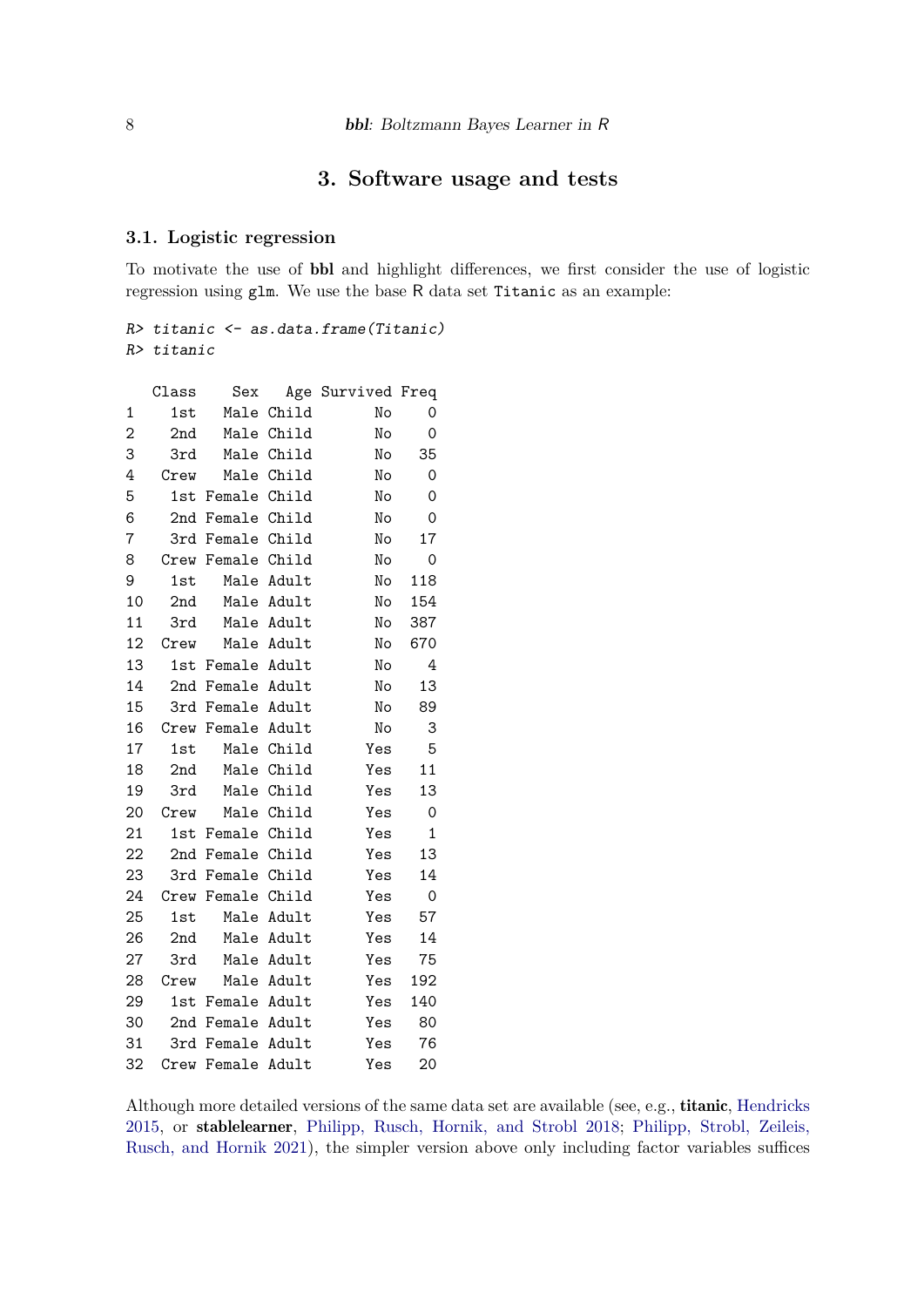for our purposes because bbl requires discrete factors as predictors. Input data can either be of the form above with unique combinations of predictors in each row along with frequency (input to the weights argument of glm) or in the form of raw data (one observation per row) which we generate using the utility function freq2raw:

```
R> library("bbl")
R> titanic_raw <- freq2raw(data = titanic, freq = Freq)
R> head(titanic_raw)
 Class Sex Age Survived
1 3rd Male Child No
2 3rd Male Child No
3 3rd Male Child No
```

| $\overline{\phantom{a}}$ |  | $0 + u$ $1 + u + v$ | $\sim$ |
|--------------------------|--|---------------------|--------|
| 4                        |  | 3rd Male Child      | Nο     |
| 5.                       |  | 3rd Male Child      | Nο     |

6 3rd Male Child No

R> summary(titanic\_raw)

| Class    | Sex                                         | Age | Survived |  |  |
|----------|---------------------------------------------|-----|----------|--|--|
| 1st :325 |                                             |     |          |  |  |
|          | 2nd :285  Female: 470  Adult:2092  Yes: 711 |     |          |  |  |
| 3rd :706 |                                             |     |          |  |  |
| Crew:885 |                                             |     |          |  |  |

We train a logistic regression model using  $g \text{Im}$ :

```
R> gfit0 <- glm(Survived ~ Class + Sex + Age, family = binomial(),
+ data = titanic, weights = Freq)
R> coef(summary(gfit0))
```
Estimate Std. Error z value  $Pr(>|z|)$ (Intercept) 0.6853195 0.2729942 2.510381 1.206011e-02 Class2nd -1.0180950 0.1959975 -5.194428 2.053497e-07 Class3rd -1.7777622 0.1715665 -10.361940 3.693921e-25 ClassCrew -0.8576762 0.1573389 -5.451140 5.004800e-08 SexFemale 2.4200603 0.1404101 17.235662 1.434015e-66 AgeAdult -1.0615424 0.2440256 -4.350127 1.360589e-05

The fit above included linear terms only. It indicates that survival was strongly associated with class status, sex (female heavily favored), and age. The model below includes all interactions:

```
R> gfit1 <- glm(Survived \sim (Class + Sex + Age)^2, family = binomial(),
+ data = titanic, weights = Freq)
R> coef(summary(gfit1))
```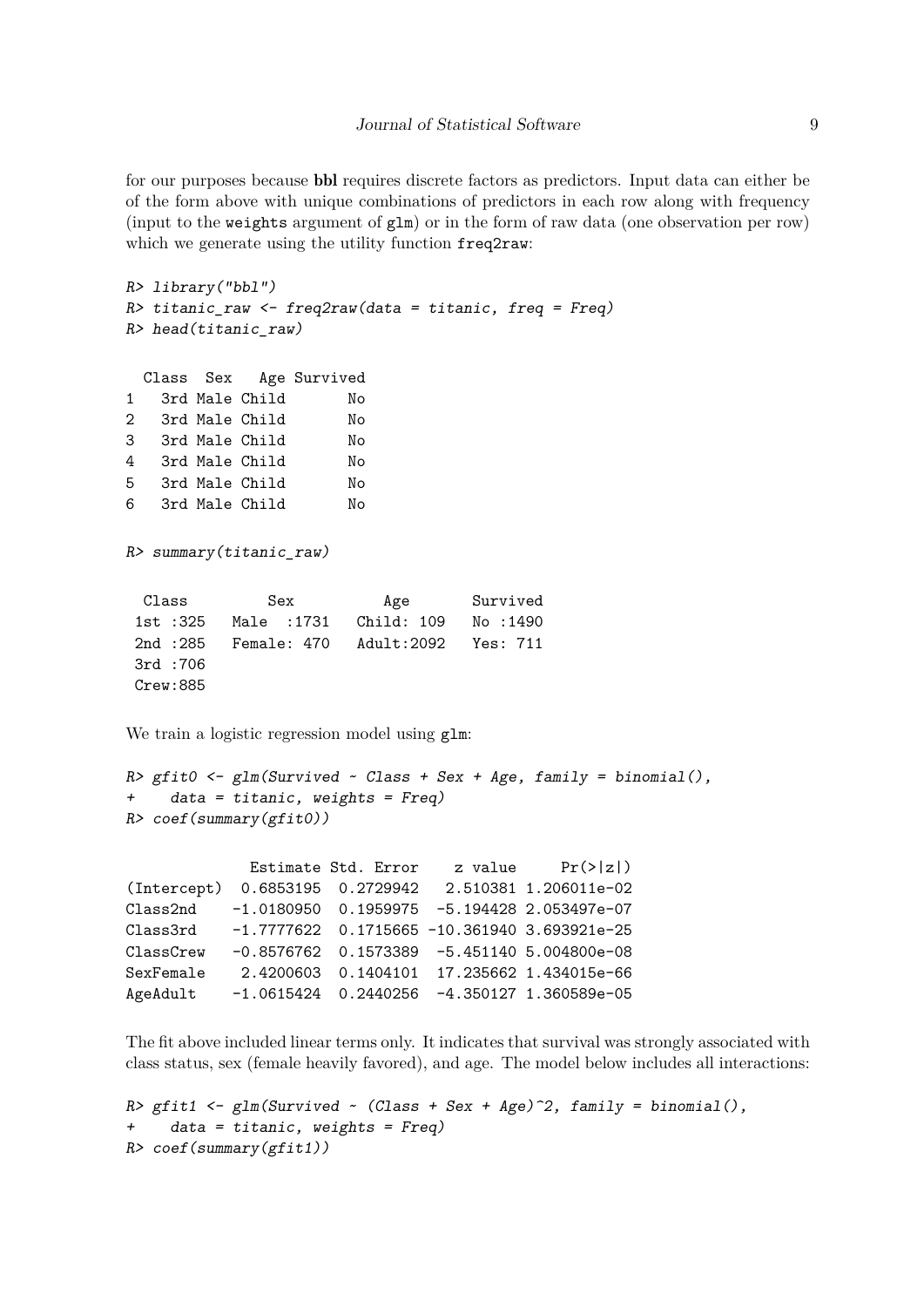|               |                                                           | Pr(> z )                                                                                                                                                                                                                                                                                                                                                                                                                                                                                                                                                                                                                                        |
|---------------|-----------------------------------------------------------|-------------------------------------------------------------------------------------------------------------------------------------------------------------------------------------------------------------------------------------------------------------------------------------------------------------------------------------------------------------------------------------------------------------------------------------------------------------------------------------------------------------------------------------------------------------------------------------------------------------------------------------------------|
|               |                                                           |                                                                                                                                                                                                                                                                                                                                                                                                                                                                                                                                                                                                                                                 |
|               |                                                           |                                                                                                                                                                                                                                                                                                                                                                                                                                                                                                                                                                                                                                                 |
|               |                                                           |                                                                                                                                                                                                                                                                                                                                                                                                                                                                                                                                                                                                                                                 |
|               |                                                           |                                                                                                                                                                                                                                                                                                                                                                                                                                                                                                                                                                                                                                                 |
|               |                                                           |                                                                                                                                                                                                                                                                                                                                                                                                                                                                                                                                                                                                                                                 |
|               |                                                           |                                                                                                                                                                                                                                                                                                                                                                                                                                                                                                                                                                                                                                                 |
| $-0.06800887$ |                                                           |                                                                                                                                                                                                                                                                                                                                                                                                                                                                                                                                                                                                                                                 |
|               |                                                           |                                                                                                                                                                                                                                                                                                                                                                                                                                                                                                                                                                                                                                                 |
|               |                                                           |                                                                                                                                                                                                                                                                                                                                                                                                                                                                                                                                                                                                                                                 |
|               |                                                           |                                                                                                                                                                                                                                                                                                                                                                                                                                                                                                                                                                                                                                                 |
|               |                                                           |                                                                                                                                                                                                                                                                                                                                                                                                                                                                                                                                                                                                                                                 |
|               |                                                           |                                                                                                                                                                                                                                                                                                                                                                                                                                                                                                                                                                                                                                                 |
|               | -0.52214898<br>3.59619056<br>$-2.79994787$<br>-1.13607909 | Estimate Std. Error<br>z value<br>14.77919785 437.9677046 0.0337449490 9.730805e-01<br>0.26020942 549.2944355 0.0004737157 9.996220e-01<br>$-15.76959655$ 437.9678238 $-0.0360062902$ 9.712773e-01<br>0.1808848 -2.8866384473 3.893814e-03<br>0.7478095 4.8089662070 1.517128e-06<br>$-15.50683121$ 437.9677340 -0.0354063325 9.717557e-01<br>0.6711978 -0.1013246346 9.192928e-01<br>0.5687464 -4.9230165411 8.522025e-07<br>0.8204849 -1.3846434869 1.661615e-01<br>$-1.93047133$ 549.2945251 $-0.0035144558$ 9.971959e-01<br>14.85629333 437.9678711    0.0339209661    9.729402e-01<br>0.68679086   0.5254120   1.3071473287   1.911627e-01 |

A comparison of the linear coefficients and significance levels in the two models suggests that interaction plays important roles; in particular, marginal effects on the linear level remained significant only for sex being Female.

To illustrate training and prediction, we divide the sample into train and test sets:

```
R> set.seed(159)
R> nsample <- NROW(titanic_raw)
R> flag <- rep(TRUE, nsample)
R> flag[sample(nsample, nsample/2)] <- FALSE
R> dtrain <- titanic_raw[flag, ]
R> dtest <- titanic_raw[!flag, ]
```
We train a glm model with interactions and make prediction on the test data:

```
R> gfit2 <- glm(Survived \sim Class * Sex + Sex * Age, family = binomial(),
+ data = dtrain)
R> prl <- predict(gfit2, newdata = dtest)
R> yhat \leq ifelse(prl > 0, "Yes", "No")
R> mean(yhat == dtest$Survived)
[1] 0.7718182
R> gauc <- pROC::roc(response = dtest$Survived, predictor = prl,
+ direction = "<")$auc
R> gauc
```

```
Area under the curve: 0.7699
```
In the above, the interaction Class:Age was omitted because it was rank-deficient (no observation Crew among children) and prediction from a rank-deficient fit is ill-defined.

For comparison with bbl, which by default includes regularization, we also consider a penalized logistic regression fit using glmnet [\(Friedman, Hastie, and Tibshirani](#page-28-4) [2010;](#page-28-4) [Friedman, Hastie,](#page-28-5) [Tibshirani, Narasimhan, Simon, and Qian](#page-28-5) [2021\)](#page-28-5)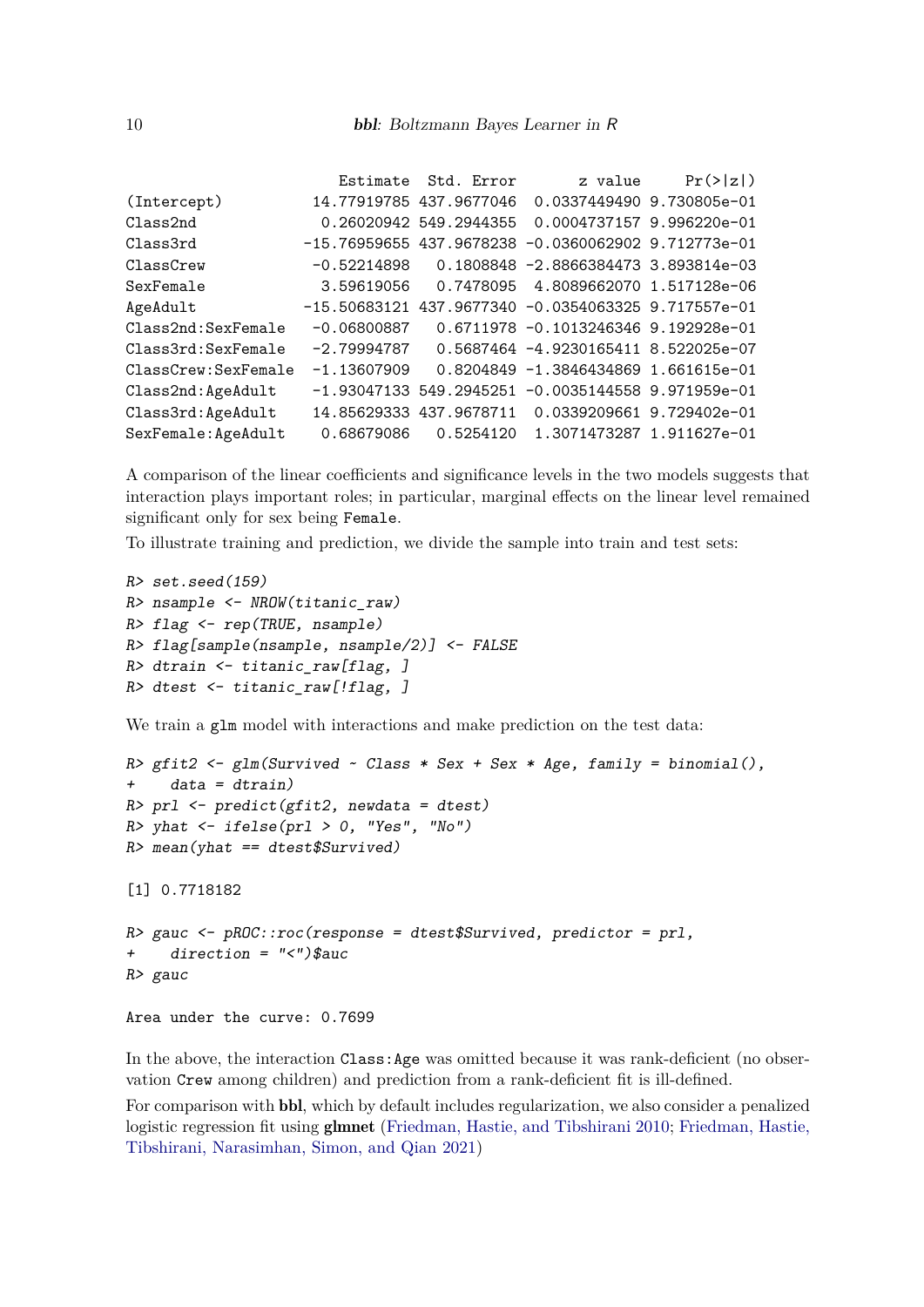

<span id="page-10-0"></span>Figure 1: Cross-validation run of glmnet on the Titanic data set.

```
R> library("glmnet")
R> xdat <- model.matrix(~ Class + Sex + Age, data = dtrain)[, -1]
R> y <- dtrain[, 4]
R> gnet \leq cv.glmnet(x = xdat, y = y, family = "binomial", alpha = 1,
+ nfolds = 5, type.measure = "auc")
R> plot(gnet)
```
Note that the above fit used the non-interacting model of three predictors and *L*<sup>1</sup> penalization  $(\alpha = 1)$ . The input matrix contains integer-coded terms in the linear model (columns):

# R> head(xdat)

|    |  | Class2nd Class3rd ClassCrew SexFemale AgeAdult |  |
|----|--|------------------------------------------------|--|
|    |  |                                                |  |
| 5  |  |                                                |  |
|    |  |                                                |  |
| 8  |  |                                                |  |
| 13 |  |                                                |  |
| 14 |  |                                                |  |

Figure [1](#page-10-0) indicates that the effect of regularization is minimal for this model.

#### <span id="page-10-1"></span>**3.2. Boltzmann Bayes learning**

The logistic regression shown in Section [3.1](#page-7-1) allowed for inference and significance testing of linear and interaction coefficients in association with the response variable. However, the regression fit did not provide any further information regarding the source of association: in the examples in Section [3.1,](#page-7-1) the survival of Titanic passengers was seen to be associated with being Female and not being Crew members. The corresponding linear regression coefficients, which have the same functional form as in Equation [20](#page-6-2)  $(\beta_i(x))$  in Equation [21](#page-6-4) if interactions are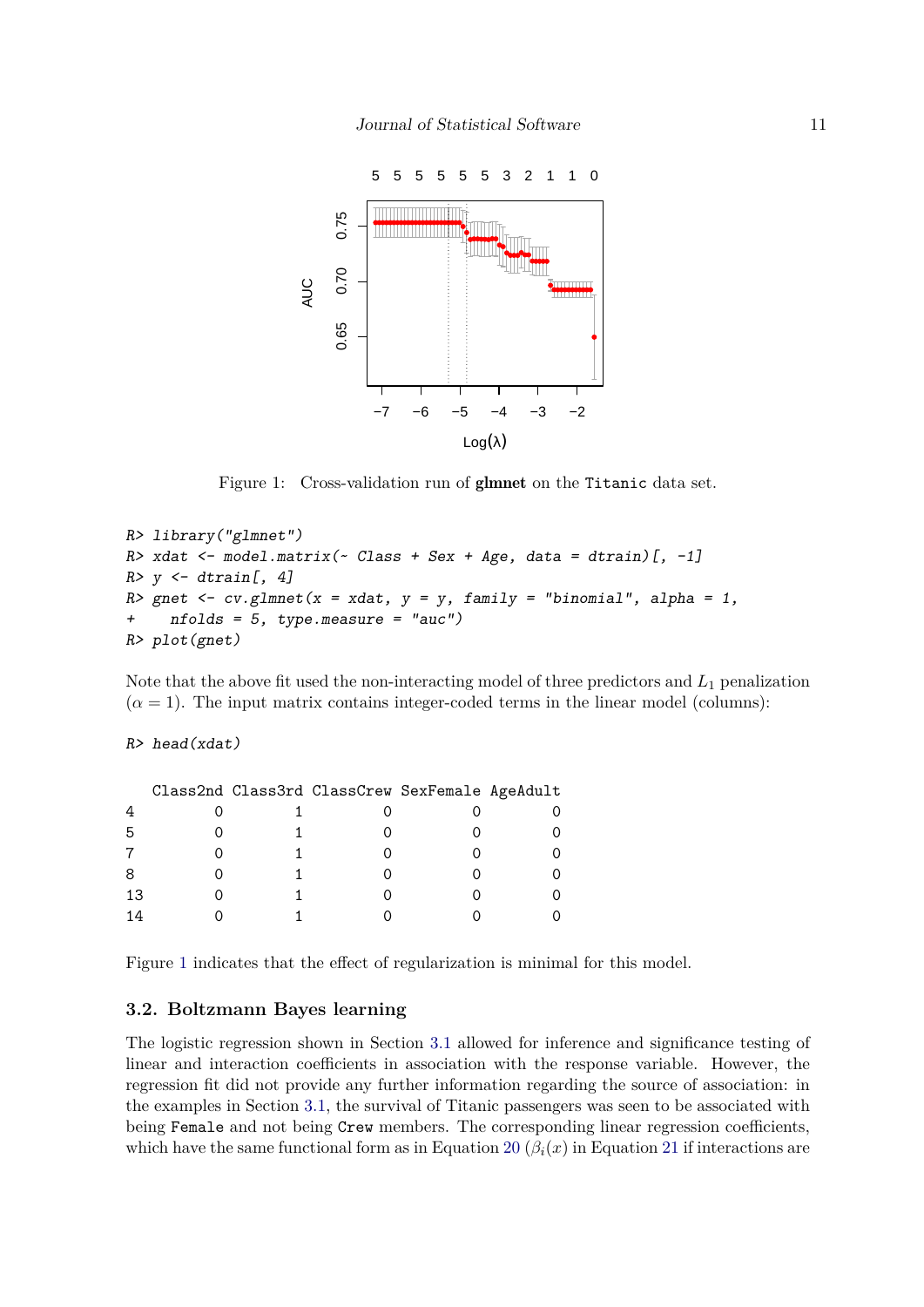neglected), are measures of the *difference* in coefficients  $h_i^{(y)}$  $i_j^{(y)}$  between the two response groups (Equation [21\)](#page-6-4). The two terms,  $h_i^{(1)}$  $i^{(1)}$  and  $h^{(0)}_i$  $\beta_i^{(0)}$ , whose difference yielded the coefficient  $\beta_i(x)$ remained unknown. How were the sub-groups distributed among survivor and non-survivor groups? Were there very few Female 3rd-class passengers among the survivor group compared to non-survivor, or were they found in both groups but more so among non-survivors?

The bbl inference estimates the individual distributions of predictors in response groups separately and subsequently combines them to make predictions. For binary response, this inference provides estimates of the two coefficients  $(h_i^{(1)})$  $\binom{1}{i}$ ,  $h_i^{(0)}$  $J_{ij}^{(0)}$  for linear effects and  $J_{ij}^{(1)}$ ,  $J_{ij}^{(0)}$ *ij* for interactions) in Equation [20](#page-6-2) whose difference corresponds to the logistic regression coefficients. More generally, the availability of the direct estimates of predictor distributions in each response group given by Equation [4](#page-2-1) facilitates model interpretations in a way not possible for regression-based models, as we show below in this section and Section [3.5.](#page-23-0)

With this comparison in mind, we use the same Titanic data set below to illustrate the Boltzmann Bayes inference. As for glm, bbl uses formula input to train an S3 object of class 'bbl':

 $R$ > bfit0 <- bbl(Survived ~ Class + Sex + Age, data = titanic, weights = Freq,  $prior.count = 0)$ 

which by default triggers a pair of pseudo-likelihood inferences, solving the maximum pseudolikelihood equations [\(9\)](#page-3-1) first under the alternative hypothesis (individual groups have distinct distributions) and then the null hypothesis (all samples have the same distribution).

The argument prior.count can be used to add prior counts to frequencies of occurrence of each predictor level. One may observe that when interaction is neglected, the naive Bayes model involves categorical distributions for each predictor. In this special case, therefore, the prior count can be regarded as the hyperparameter of the conjugate Dirichlet prior, making the overall treatment of the model a fully Bayesian extension.

The print method for 'bbl' objects shows the structure of the model and (subsets) of inferred parameters:

```
R> bfit0
```

```
Call:
bbl(formula = Survived \sim Class + Sex + Age, data = titanic, weights = Freq,
   prior.count = 0)
3 predictor states:
  Class = 1st 2nd 3rd Crew
  Sex = Female Male
  Age = Adult Child
Responses:
  Survived = No Yes
Coefficients:
dh [Class]^(No):2nd 3rd Crew
0.4453027 0.6893738 0.7062034
```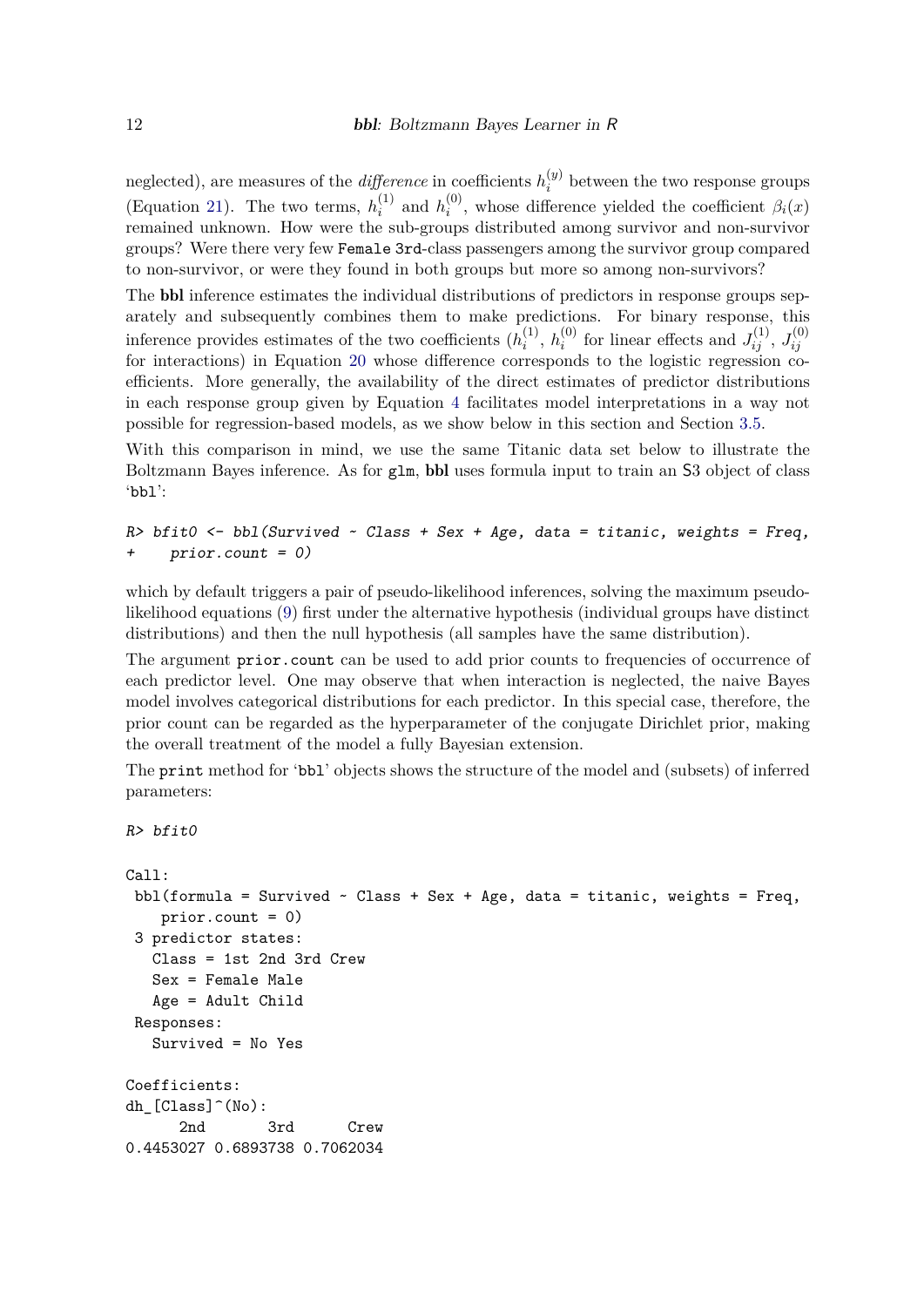```
dh_[Class]^(Yes):
       2nd 3rd Crew
-0.4114330 -0.9075005 -0.9584320
dh [Sex]^{\hat{}}(No):Male
1.07819
dh [Sex]^\frown(Yes):
     Male
-1.239013
dh_[Age]^(No):
     Child
-0.3647851
dh_[Age]^(Yes):
    Child
0.5148763
```
where dh represents parameters  $\Delta h_i^{(y)} = h_i^{(y)} - h_i$ ; i.e., individual group parameters offset by the pooled values. Internally, the parameters  $h_i^{(y)}$  $a_i^{(y)}$  and  $J_{ij}^{(y)}$  are stored as lists with argument order  $(y, i)$  and  $(y, i, j)$ , respectively. The inner-most elements of the lists are vectors and matrices of dimension  $L_i - 1 = c(3, 1, 1)$  and  $(L_i - 1, L_j - 1)$ , respectively. The summary method for 'bbl' object prints out parameters and their significance test outcomes under the naive Bayes approximation (no interactions) as a rough overview of the model under consideration:

```
R> summary(bfit0)
Call:
 bbl(formula = Survived \sim Class + Sex + Age, data = titanic, weights = Freq,
   prior.count = 0)
 3 predictor states:
   Class = 1st 2nd 3rd Crew
   Sex = Female Male
   Age = Adult Child
 Responses:
   Survived = No Yes
Fit method: mf
naive Bayes coefficients:
h_Class:
             2nd 3rd Crew
No 0.3139728 1.4650752 1.7077243
Yes -0.5425214 -0.1314224 0.0433803
```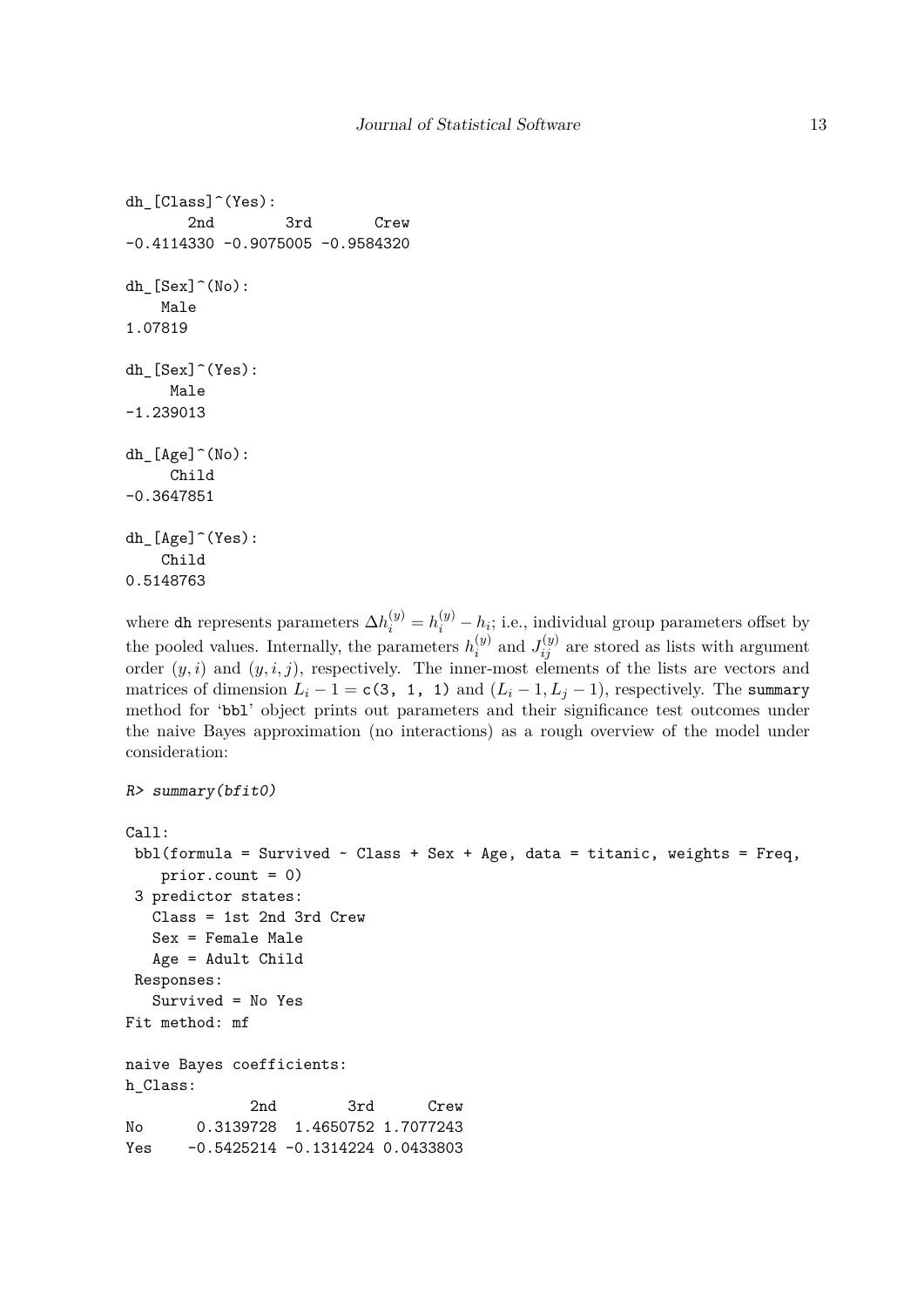```
pooled -0.1313360 0.7757901 1.0017625
chisq = 180.9014, df = 3, Pr(\text{>chisq}) = 5.633919e-39
h_Sex:
             Male
No 2.38189493
Yes 0.06472019
pooled 1.30372186
chisq = 434.4688, df = 1, Pr(\text{>chisq}) = 1.730842e-96
h_Age:
           Child
No -3.319765
Yes -2.440056pooled -2.954528
chisq = 19.5606, df = 1, Pr(\text{>chisq}) = 9.745843e-06
```
The test results are those from likelihood ratio tests applied to the naive Bayes result, Equa-tion [17,](#page-5-1) with the null hypothesis  $h_i^{(y)}$  $i^{(y)}(a) = h_i(a)$ . The tables of bias parameters shown above include those for two survival status groups. Their signs and magnitudes, along with the computed significance levels, clearly indicate the associations of lower Class status and being Male with non-survivors. There are few children among both survivors and non-survivors; hence highly negative bias parameters in all groups, although less so in the survivor group, as expected. We note that the summary method displays naive Bayes results, for which simple analytic expressions for test results are available, even for models containing interactions.

One may compare the naive Bayes parameter  $\beta_i(x)$  with the logistic regression coefficients:

```
R> cb0 <- coef(bfit0)
R> beta <- list(Class = cb0$h$Yes$Class - cb0$h$No$Class,
    Sex = cb0$h$Yes$Sex - cb0$h$No$Sex, Age = cb0$h$Yes$Age - cb0$h$No$Age)R> unlist(beta)
Class.2nd Class.3rd Class.Crew Sex.Male Age.Child
-0.8567357 -1.5968743 -1.6646354 -2.3172031 0.8796614R> coef(summary(gfit0))[, "Estimate"]
(Intercept) Class2nd Class3rd ClassCrew SexFemale AgeAdult
 0.6853195 -1.0180950 -1.7777622 -0.8576762 2.4200603 -1.0615424
```
and observe that they are largely consistent (with different signs depending on which factor level was used as reference) but not identical.

We now fit an interacting model using  $bb1$ :

```
R> bfit <- bbl(Survived \sim Class * Sex + Sex * Age, data = titanic,
+ weights = Freq)
R> bfit
```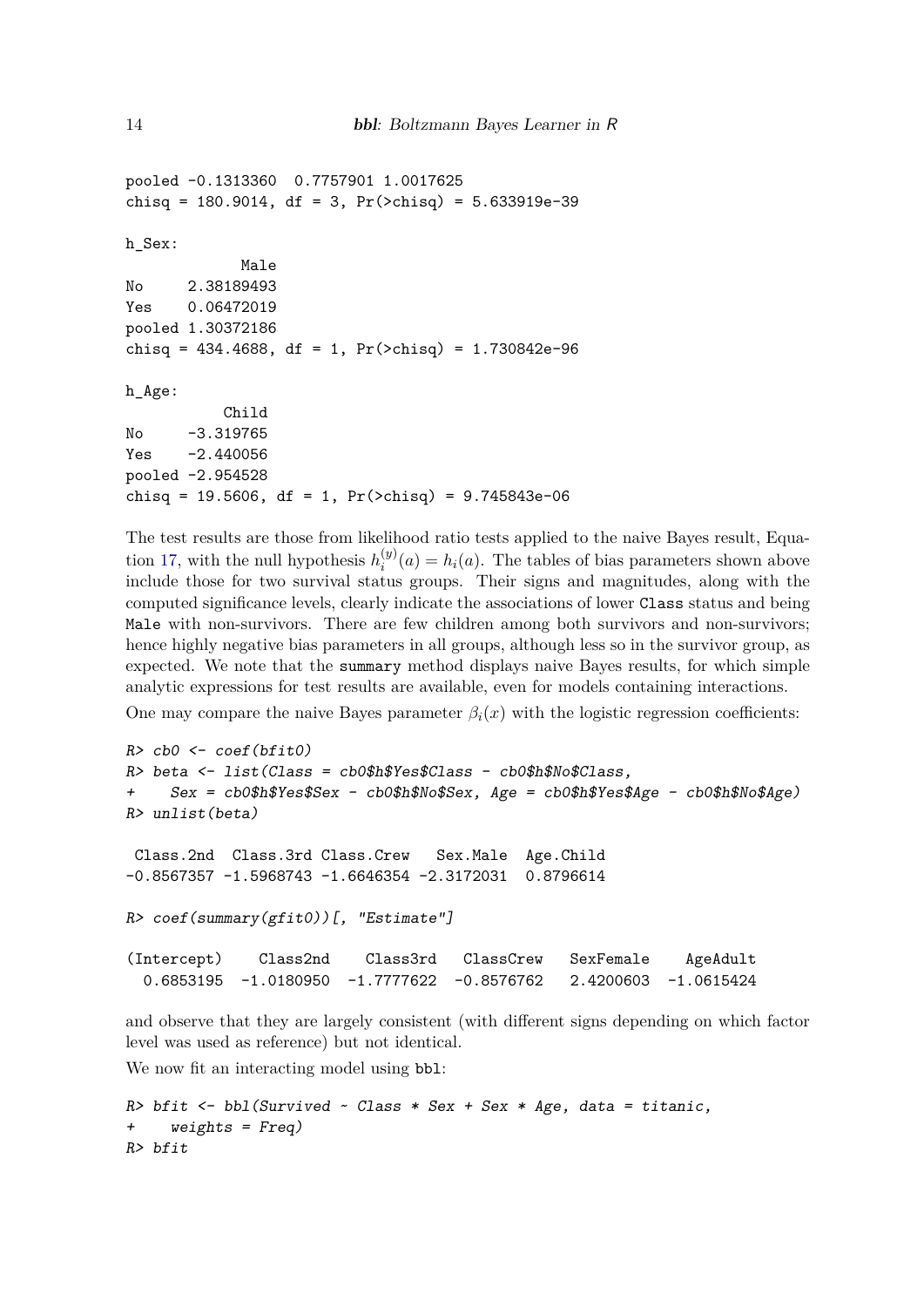```
Call:
 bbl(formula = Survived \sim Class * Sex + Sex * Age, data = titanic,
   weights = Freq)
 3 predictor states:
  Class = 1st 2nd 3rd Crew
  Sex = Female Male
  Age = Adult Child
 Responses:
  Survived = No Yes
Coefficients:
dh_[Class]^(No):
     2nd 3rd Crew
1.506746 2.993541 1.569273
dh_[Class]^(Yes):
       2nd 3rd Crew
-0.1028470 -0.7492758 -0.1122300
dh_[Sex]^(No):
   Male
3.168334
dh_[Sex]^(Yes):
   Male
-1.074811
dh_[Age]^(No):
   Child
0.3879267
dh_[Age]^(Yes):
   Child
-0.175671
dJ_[Class,Sex]^(No):
         Male
2nd -1.247307
3rd -2.740353
Crew -1.399824
dJ_[Class,Sex]^(Yes):
           Male
2nd -0.90438653
3rd -0.01714752
Crew -0.30732859
```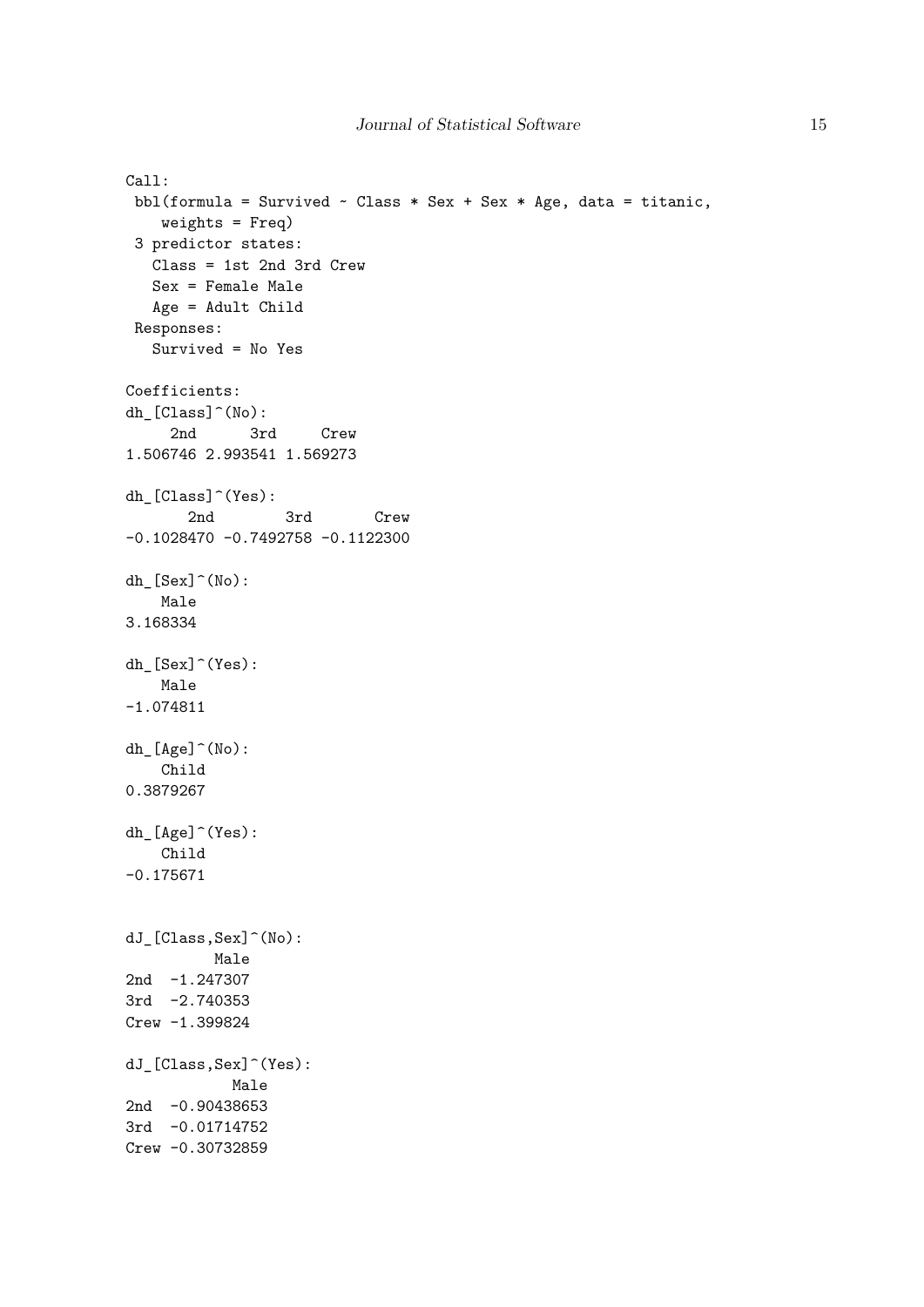

<span id="page-15-0"></span>Figure 2: The plot of a 'bbl' object displays bias (top) and interaction parameters (bottom). All parameters are offset by their pooled (singe-group) values.

```
dJ_[Sex,Age]^(No):
          Child
Male -0.4924723
dJ_[Sex,Age]^(Yes):
        Child
Male 1.165608
```

```
R> plot(bfit)
```
The parameters printed include those for interactions. The plot method shows a barplot of bias parameters and a heatmap of interaction parameters (Figure [2\)](#page-15-0). Note that Male members were predominant (bias parameters; top), while Male 3rd-class passengers were under-represented (interactions; bottom left), among non-survivors. In addition, Male Childclass had enhanced survival (bottom right).

We now fit the training data and make prediction on test data:

```
R> bfit2 <- bbl(Survived ~ Class * Sex + Sex * Age, data = dtrain)
R> pr <- predict(bfit2, newdata = dtest, type = "prob")
R> head(pr)
```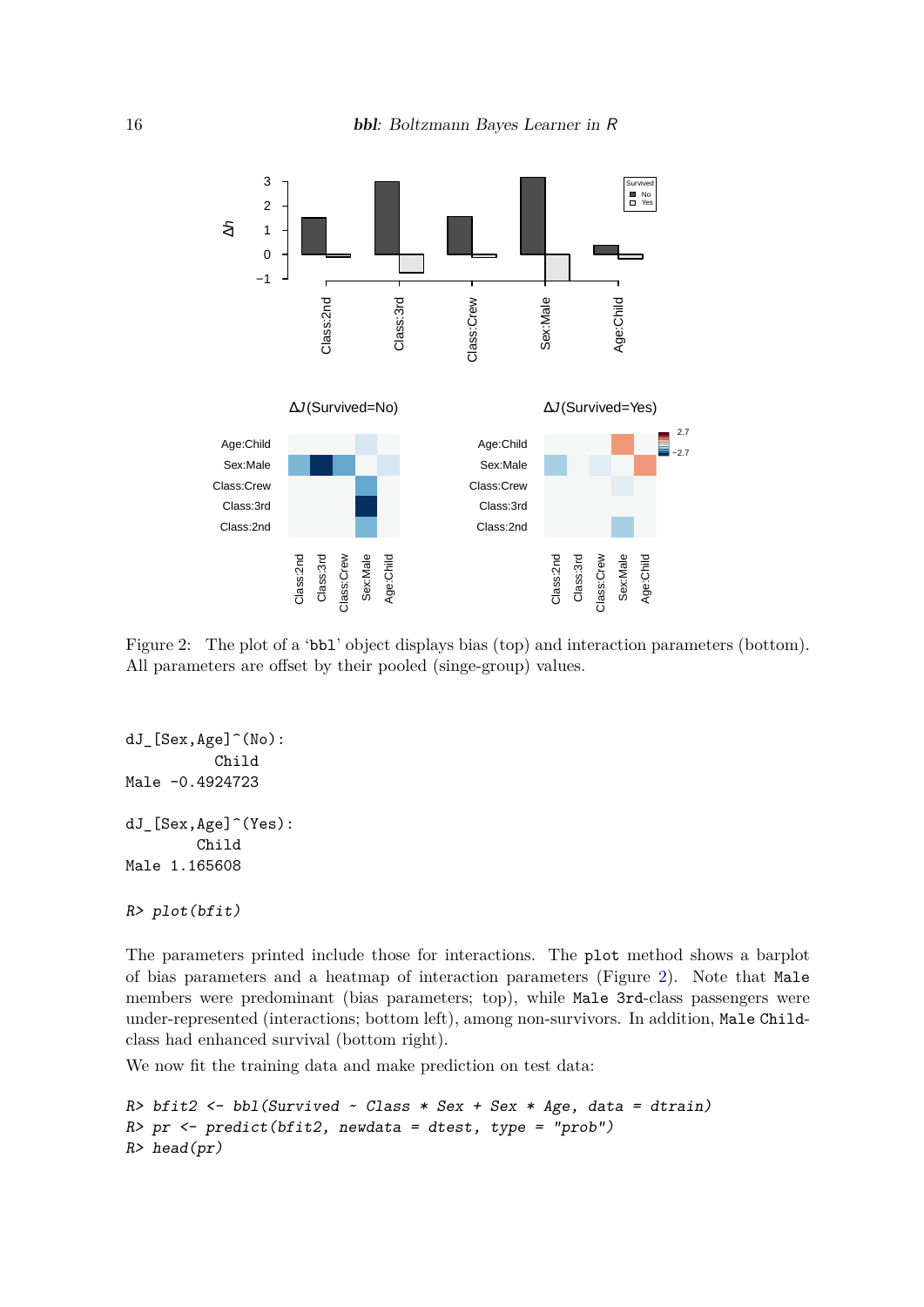```
No Yes yhat
1 0.8092698 0.1907302 No
2 0.8092698 0.1907302 No
3 0.8092698 0.1907302 No
4 0.8092698 0.1907302 No
5 0.8092698 0.1907302 No
6 0.8092698 0.1907302 No
R auc \leftarrow pROC::roc(response = dtest$Survived, predictor = pr[, 2],
+ direction = "<")$auc
R> auc
```

```
Area under the curve: 0.7707
```
Here, Equation [18](#page-5-0) was used with **x** from the supplied newdata. The predict method returns a data frame containing predicted group probabilities and the most likely group for each row. One can do cross-validation applied to dtrain data, dividing it into  $n = 5$  train/validation subsets of 4:1 proportion, and aggregating predictions for validation sets using the trained model:

```
R> cv <- crossVal(Survived ~ .~^2, data = dtrain, method = "pseudo",+ lambda = 10^{\circ}seq(-5, -2, 0.2), verbose = 0)
R> cv
Optimal lambda = 0.0002511886
Max. score: 0.7369487
         lambda AUC ci1 ci2
1 1.000000e-05 0.7184460 0.6861087 0.7507834
2 1.584893e-05 0.7162328 0.6838517 0.7486139
3 2.511886e-05 0.7275954 0.6955664 0.7596244
4 3.981072e-05 0.7289819 0.6965950 0.7613689
5 6.309573e-05 0.7280662 0.6956884 0.7604440
6 1.000000e-04 0.7303795 0.6986485 0.7621106
7 1.584893e-04 0.7257752 0.6932851 0.7582653
```

```
8 2.511886e-04 0.7369487 0.7049321 0.7689653
9 3.981072e-04 0.7271394 0.6946901 0.7595888
10 6.309573e-04 0.7279105 0.6955033 0.7603178
11 1.000000e-03 0.7336048 0.7017480 0.7654616
12 1.584893e-03 0.7169557 0.6839247 0.7499867
13 2.511886e-03 0.7153134 0.6821272 0.7484996
14 3.981072e-03 0.7227723 0.6905092 0.7550355
15 6.309573e-03 0.6734404 0.6387032 0.7081776
16 1.000000e-02 0.6509709 0.6135566 0.6883852
```
R> plot(cv, mar =  $c(4, 4, 3, 3)$ , tck = -0.04, bty = "n")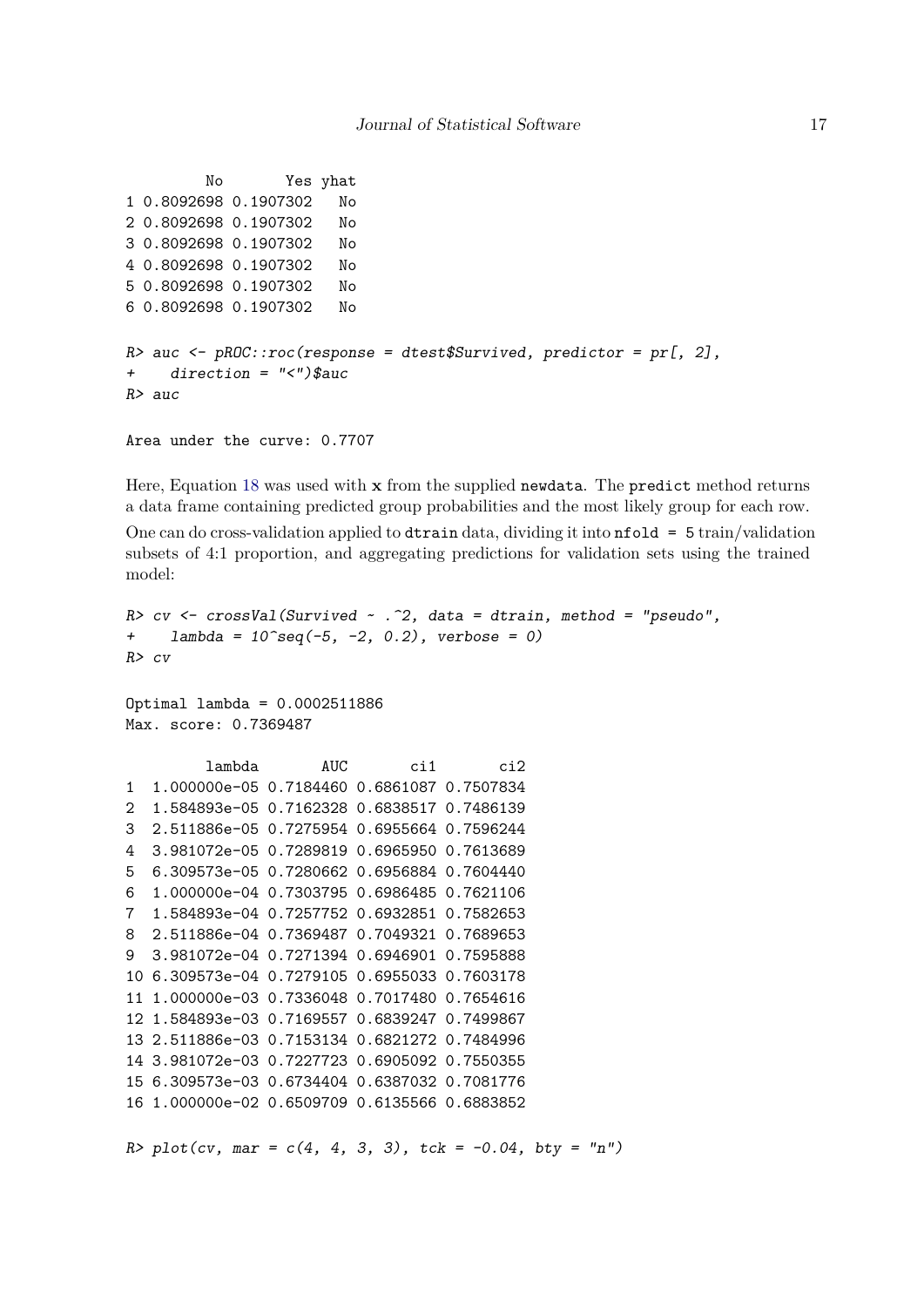

Figure 3: Cross-validation run of the Titanic data set in bbl.

Here, the model included all interaction terms and returned an object with a data frame of AUCs for multiple lambda values as well as 95% confidence intervals and optimal values with maximum AUC. We use this information to make prediction as follows:

```
R> model \le bbl(Survived \sim . \hat{c}, data = dtrain, lambda = cv$regstar)
R> pr2 <- predict(model, newdata = dtest)
R> bscore <- mean(dtest$Survived == pr2$yhat)
R> bscore
[1] 0.7981818
R> bauc \leq pROC::roc(response = dtest$Survived, predictor = pr2[,2],
     direction = "<-")$auc
R> bauc
```
Area under the curve: 0.7711

Alternatively,  $predict(cv, ...)$  will apply the optimal model within cross-validation to test data. The difference compared to the re-training step above is that the optimal model stored in  $cv$  was trained on  $4/5$  of the sample, while model above used the whole training set.

A major advantage of the bbl fit compared to regression is the availability of predictor distributions in each response group,  $P(\mathbf{x}|y)$ , given by Equation [4.](#page-2-1) In addition to using the model to make predictions of response groups, one can also examine the predictor distributions and identify configurations dominant in each response group. Since the total number of configurations **x** grows exponentially with the number of predictors, Markov chain Monte Carlo (MCMC) sampling is necessary for exploration of these distributions except for very low dimensions. The function mcSample performs Gibbs sampling of the predictor distributions using bbl parameters and outputs the most likely configuration in each response group:

 $R$  map  $\leq$  mcSample(bfit, nstep = 1000, progress.bar = FALSE) R> map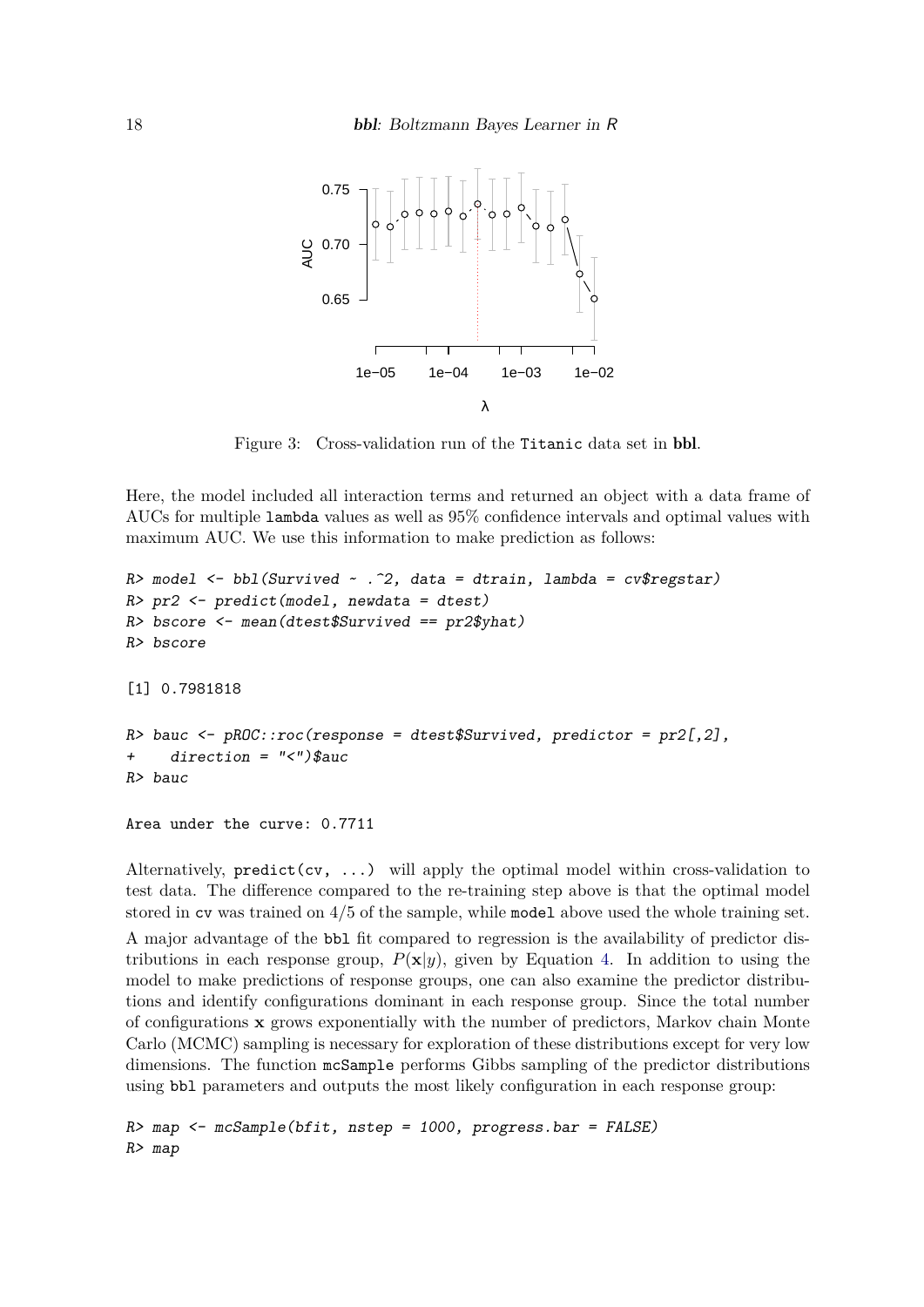```
$xmax
     No Yes
Class "3rd" "1st"
Sex "Male" "Female"
Age "Adult" "Adult"
$emax
     No Yes
3.394166 0.000000
```
The return value is a list containing the predictor configurations with the highest probability in each response group (columns in map\$xmax above) and the corresponding "energy" values, which are exponents of Equation [4.](#page-2-1)

### **3.3. Simulated data**

We next use simulated data to show the effect of penalizers on bbl inference as well as its usefulness under varying sample sizes.

```
R> predictors <- list()
R > m < -5R > L \leftarrow 3R > for (i in 1:m) predictors[[i]] \leq seq(0, L-1)
R> par <- randompar(predictors)
R> names(par)
```

```
[1] "h" "J"
```
The utility function randompar generates random parameters for predictors. We have set the total number of predictors as  $m = 5$ , each taking values  $0, 1, 2$  ( $L<sub>i</sub> = L = 3$ ).

```
R> xi <- sample xi(nsample = 10000, predictors = predictors, h = par$h,
+ J = par$J, code_out = TRUE)
R> head(xi)
1 1 1 0 1 2
2 1 1 0 0 0
3 1 1 0 1 1
4 0 1 2 0 1
5 2 0 0 0 0
6 1 1 0 1 0
```
The function sample\_xi will list all possible predictor states and sample configurations based on the distribution [\(4\)](#page-2-1). The total number of states here is  $L^m = 3^5$ , which is amenable for exhaustive enumeration. However, this is possible only for small *m* and *L*. If either are even moderately larger, sample\_xi will hang.

Because there is only one response group, we call the main engine mlestimate of bbl inference directly instead of bbl: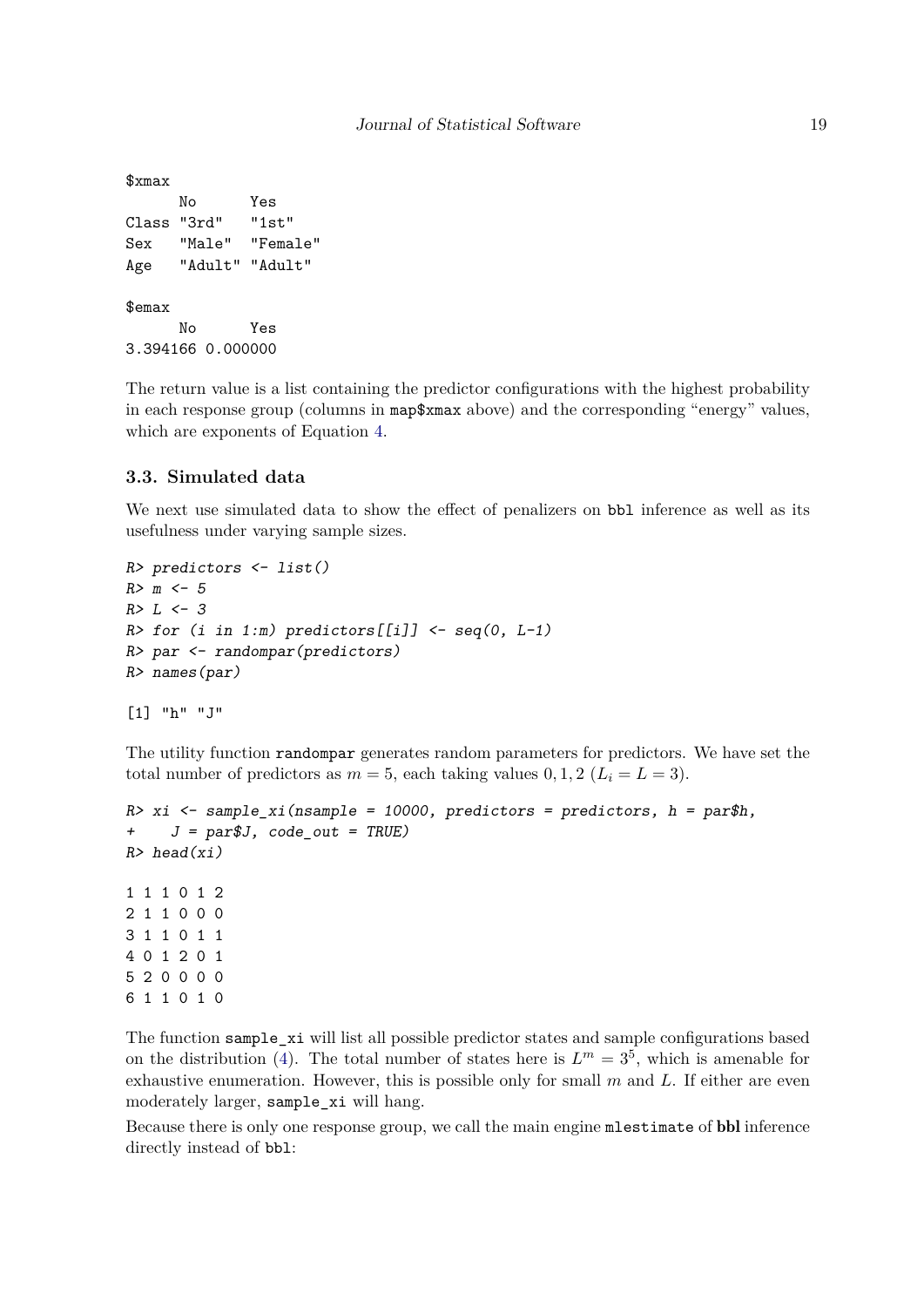

<span id="page-19-0"></span>Figure 4: Comparison of true parameters and those inferred from pseudo-likelihood Boltzmann Bayes inference. See the text for conditions.

```
R> fit <- mlestimate(xi = xi, method = "pseudo", lambda = 0)
 Predictor 1: 25 iterations, likelihood = 0.796681
 Predictor 2: 27 iterations, likelihood = 1.03982
 Predictor 3: 23 iterations, likelihood = 0.946923
 Predictor 4: 22 iterations, likelihood = 0.827505
 Predictor 5: 25 iterations, likelihood = 1.01009
```
In contrast to the bbl function, which fits a model of multiple response groups and predictors in factors, mlestimate is for a single group and requires input matrix xi whose elements are integral codes of factors:  $a_i = 0, \ldots, L_i - 1$ . Figure [4](#page-19-0) compares the true and inferred parameters. Here, the sample size was large enough that no regularization was necessary.

We next simulate a full binary response data set with four-level predictors:

```
R > nt <- c("a", "c", "g", "t")
R> set.seed(135)
R> for (i in 1:m) predictors[[i]] <- nt
R> names(predictors) <- paste0("v", 1:m)
R> par \leftarrow list()
R > par[[1]] <- randompar(predictors)
R> par[[2]] <- randompar(predictors, h0 = 0.1, J0 = 0.1)
R> dat \le randomsamp(predictors, response = c("ctrl", "case"), par = par,+ nsample = 1000)
```
The function randomsamp generates random samples of predictor-response pairs using the supplied par. We perform a cross-validation using mean field inference,

```
R> cv \leq crossVal(y \sim . ^2, data = dat, method = "mf", eps = seq(0, 1, 0.1),
+ verbose = 0)
R> cv
```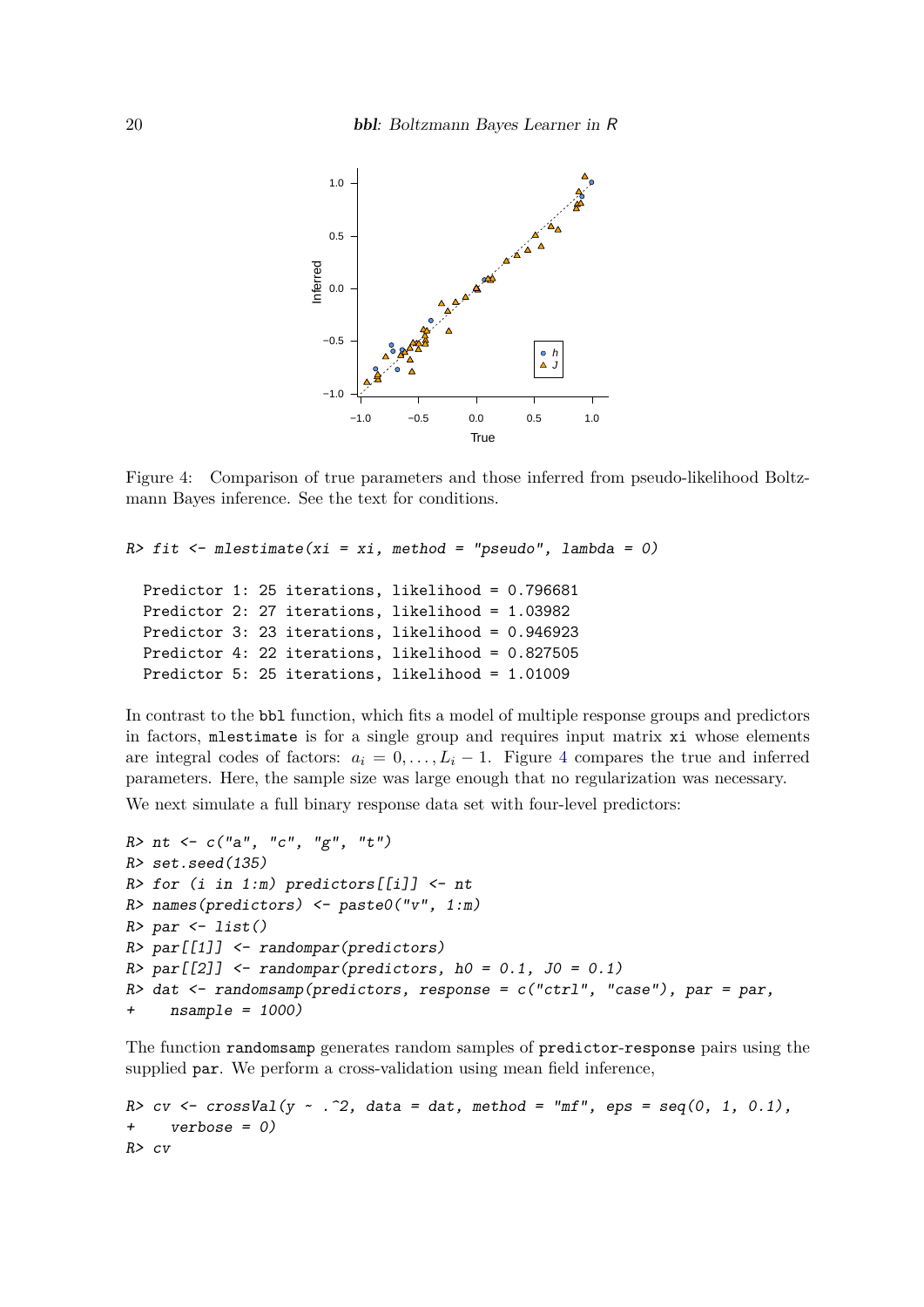```
Optimal epsilon = 0.7
Max. score: 0.8845219
  epsilon AUC ci1 ci2
1 0.0 0.7849546 0.7568076 0.8131017
2 0.1 0.8392593 0.8149947 0.8635240
3 0.2 0.8610941 0.8386831 0.8835051
4 0.3 0.8708767 0.8493991 0.8923543
5 0.4 0.8773411 0.8565066 0.8981756
6 0.5 0.8812357 0.8608067 0.9016647
7 0.6 0.8831850 0.8629906 0.9033795
8 0.7 0.8845219 0.8644845 0.9045594
9 0.8 0.8840456 0.8639740 0.9041172
10 0.9 0.8815880 0.8612527 0.9019232
11 1.0 0.8724978 0.8511909 0.8938047
```
Here, bbl is called inside crossVal as before but with method = "mf", which triggers mean field inference with Equations [11](#page-4-0) and [13.](#page-4-1)

As shown in Figure [5](#page-21-0)**a**, prediction AUC is optimized near  $\epsilon = 0.7$ . The difference between AUC at  $\epsilon = 0$  (naive Bayes limit) and the maximum is a measure of the overall effect of interaction. We select three values of  $\epsilon$  and examine the fit:

```
R> fit \leftarrow list()
R > eps \leftarrow c(0.2, 0.7, 1.0)R> for (i in seq_along(eps))
+ fit[[i]] \leftarrow bb1(y \sim .^2, data = dat, method = "mf", ops = ops[i],+ verbose = 0)
```
Figure [5](#page-21-0)**b–d** compares the three inferred parameter sets contained in  $(\text{coef}(fit[[i]]))\$ h, coef(fit[[i]]) $$J)$  with the true values (par[[iy]] $$h, par[[i\gamma]]$  $$J)$ . As  $\epsilon$  increases from 0 to 1, interaction parameter *J* grows from zero to large, usually overfit levels. We verify that the bias and variance strike the best balance under  $\epsilon = 0.7$  (Figure [5](#page-21-0)c), as suggested by cross-validation AUC in Figure [5](#page-21-0)**a**.

# **3.4. Genetic code**

We consider a different learning task example with a much larger space of response groups, namely those of amino acids;  $K = 21$ , which include 20 amino acids plus stop signal  $(4^*)$ , encoded by DNA sequences  $(x_i \in \{a, c, g, t\})$ . In DNA sequences, three nucleotides combine to encode specific amino acids. We will train a model attempting to re-discover the mapping from nucleotide sequences to amino acids.

```
R> set.seed(351)
R> n <- 2000
R> dat \leq data.frame(b1 = sample(nt, size = n, replace = TRUE),
+ b2 = sample(nt, size = n, replace = TRUE),
     b3 = sample(nt, size = n, replace = TRUE))
R> head(dat)
```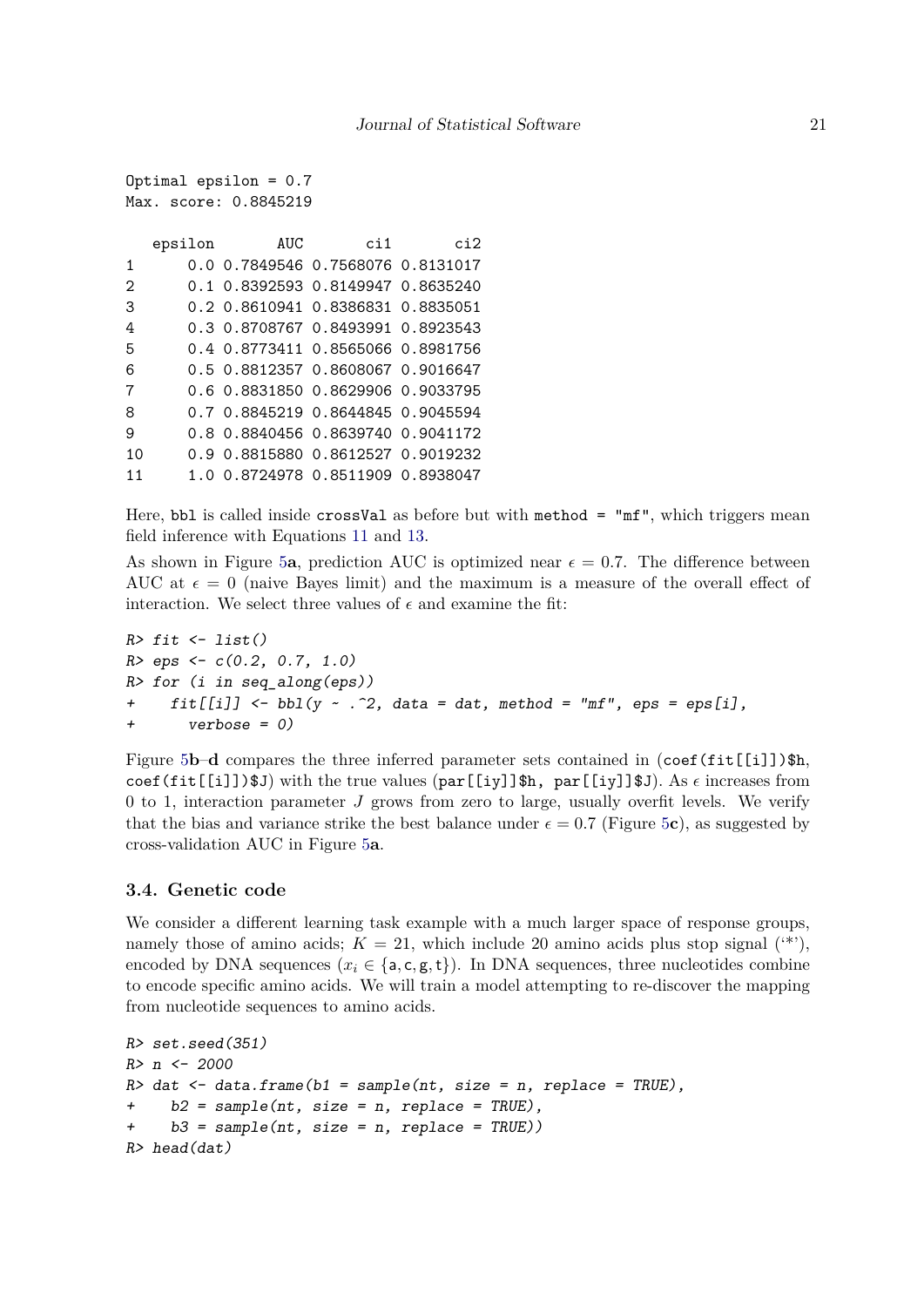

<span id="page-21-0"></span>Figure 5: Regularized mean field inference using simulated data. (**a**) Cross-validation AUC with respect to regularization parameter  $\epsilon$ . (**b–d**) Comparison of true and inferred parameters under three  $\epsilon$  values. Best fit is achieved when AUC is maximum.

b1 b2 b3 1 t a g 2 g t c 3 t a a 4 c g g 5 a a c 6 c t g

In the above, we generated random instances of triplet codons for training. We use the package Biostrings [\(Pagès, Aboyoun, Gentleman, and DebRoy](#page-30-6) [2021\)](#page-30-6) to translate it into amino acids:

```
R> aa <- Biostrings::DNAString(paste(t(dat), collapse = ""))
R> aa
```

```
6000-letter DNAString object
seq: TAGGTCTAACGGAACCTGGCGATTATACTTG...AGTAAACTCGACAGTGACCGAAGGTACGGGC
```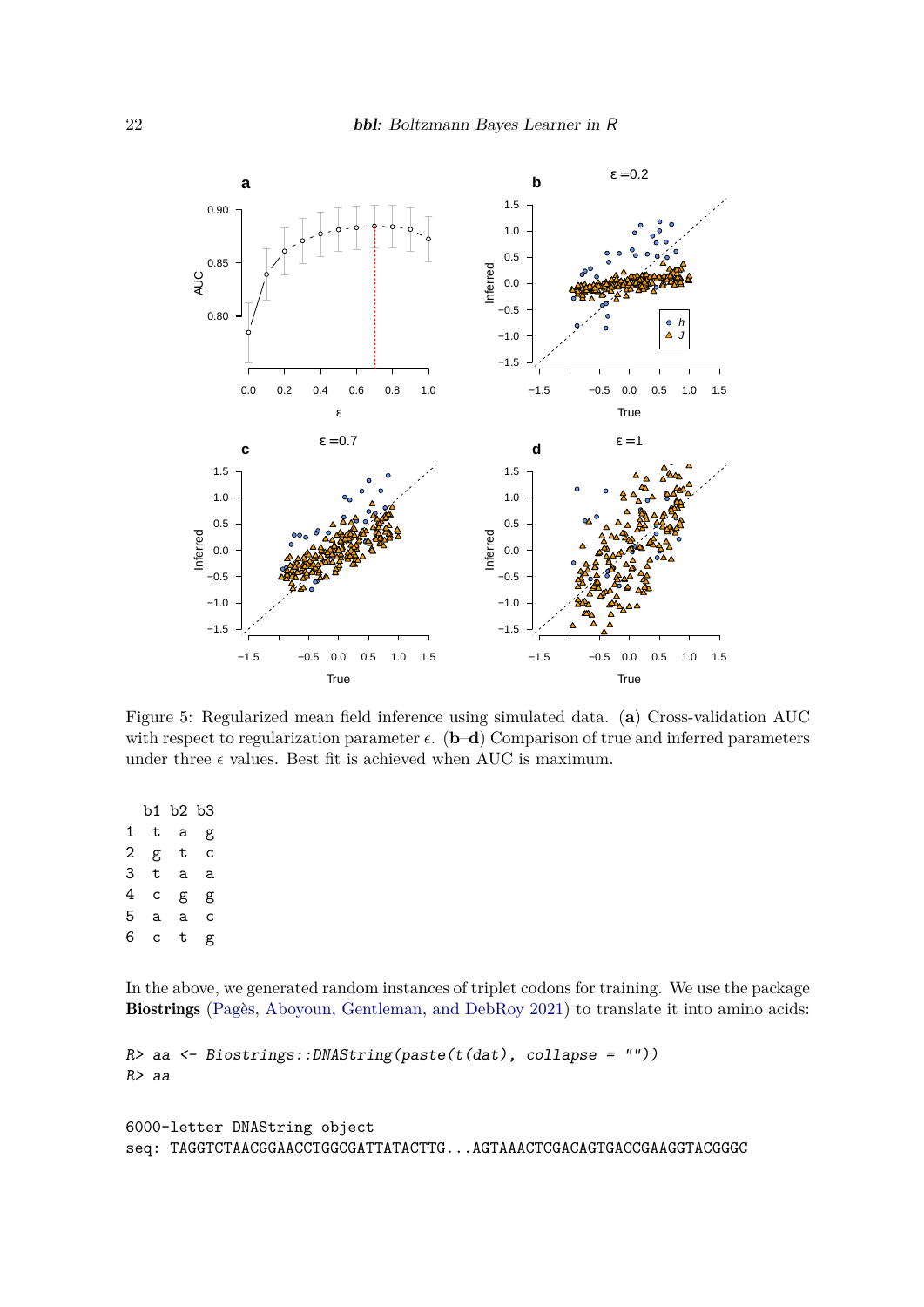```
R> aa <- strsplit(as.character(Biostrings::translate(aa)), split = "")[[1]]
R> xdat \leftarrow cbind(data.frame(aa = aa), dat)
R> head(xdat)
  aa b1 b2 b3
1 * t a g2 V g t c
3 * t a a
4 R c g g
5 N a a c
6 L c t g
We now cross-validate using bb1:
R> cv \leftarrow crossVal(aa \sim .^2, data = xdat, lambda = 10^sseq(-3, 1, 0.5),+ verbose = 0)
R> cv
Optimal lambda = 0.3162278
Max. score: 1
        lambda score
1 0.001000000 0.9195
2 0.003162278 0.9195
3 0.010000000 0.9875
4 0.031622777 0.9875
5 0.100000000 0.9925
6 0.316227766 1.0000
7 1.000000000 0.9930
8 3.162277660 0.9770
9 10.000000000 0.9770
```
Note that with the multinomial response group, the accuracy defined by Equation [24](#page-6-1) is used. The class 'cv.bbl' extends 'bbl' and stores the model with the optimal  $\lambda$ . In contrast to Section [3.2,](#page-10-1) we do not refit the model under this  $\lambda$  because accuracy is maximum. Testing can use all possible codon sequences  $(4^3 = 64 \text{ total})$ :

```
R> panel <- expand.grid(b1 = nt, b2 = nt, b3 = nt)
R> head(panel)
 b1 b2 b3
1 a a a
2 c a a
3 g a a
4 t a a
5 a c a
6 c c a
```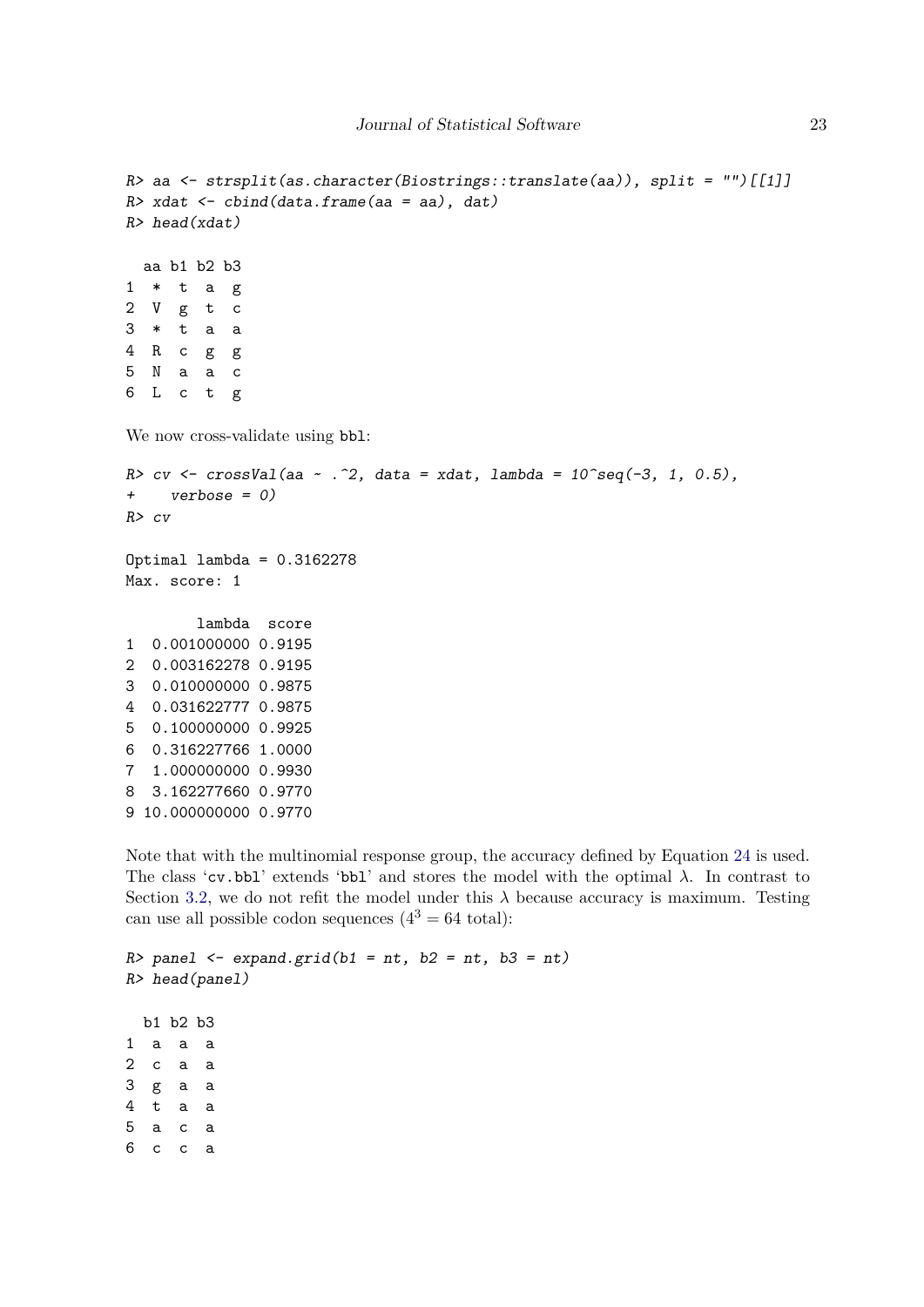

<span id="page-23-1"></span>Figure 6: Cross-validation of Boltzmann Bayes inference on MNIST data using mean field option.

```
R> dim(panel)
[1] 64 3
R> p <- predict(cv, panel)
R> ap <- Biostrings::DNAString(paste(t(panel), collapse = ""))
R> ap <- strsplit(as.character(Biostrings::translate(ap)), split = "")[[1]]
R> accuracy <- mean(ap == p$yhat)
R> accuracy
```
[1] 1

The trained model has perfect accuracy of 1 and will not make mistakes in any translation of DNA sequences.

# <span id="page-23-0"></span>**3.5. Image data**

We next consider learning examples with data sets containing predictors numbering  $~100$ or more. The MNIST data set (<http://yann.lecun.com/exdb/mnist/>), widely used for benchmarking classification algorithms [\(Lecun, Bottou, Bengio, and Haffner](#page-29-10) [1998\)](#page-29-10), contains image data of grayscale levels  $(x_i \in [0, 255])$  derived from hand-written digits  $(y_k \in \{0, \ldots, 9\})$ for  $m = 28 \times 28 = 784$  pixels. We use down-sampled training  $(n = 1,000)$  and test  $(n = 500)$ data sets, where grayscale has been transformed into binary predictors  $(x_i \in \{0, 1\})$ :

```
R> dat0 <- read.csv(system.file("extdata/mnist_train.csv", package = "bbl"))
R> dat <- removeConst(dat0)
R> dat[1:5, 1:10]
```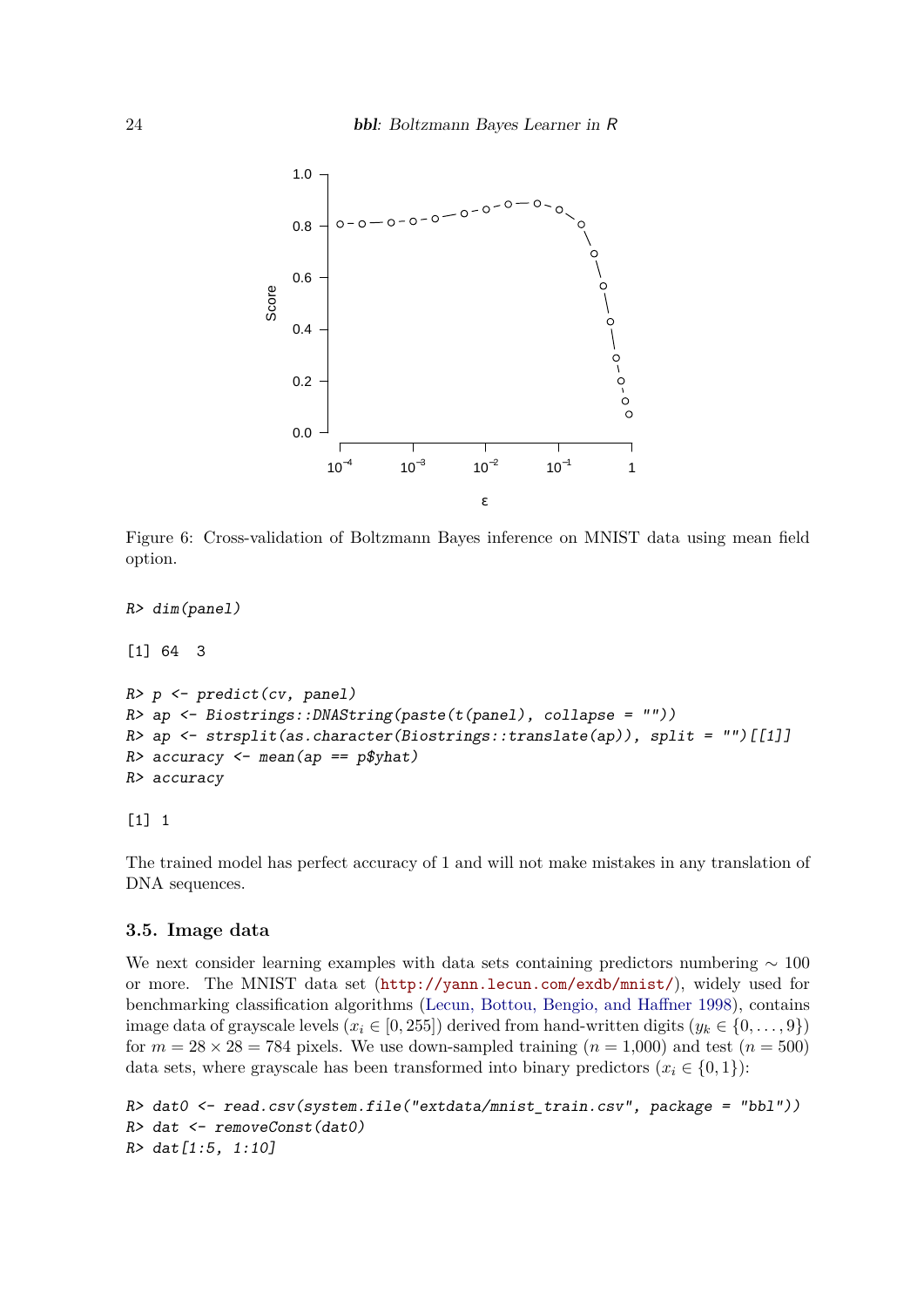| Algorithm           | Method                           | ER(%) | Reference/package               |
|---------------------|----------------------------------|-------|---------------------------------|
| Linear classifier   | 1-layer NN                       | 12.0  | Lecun <i>et al.</i> $(1998)$    |
| K-nearest neighbors | Euclidean $(L2)$                 | 5.0   | Lecun <i>et al.</i> $(1998)$    |
| 2-layer NN          | 300 hidden units                 | 4.7   | Lecun <i>et al.</i> $(1998)$    |
| <b>RBM</b>          | 2-layer                          | 0.95  | Salakhutdinov and Hinton (2009) |
| Naive Bayes         | Mean field $(\epsilon = 0)$      | 15.7  | bbl                             |
| BB                  | Mean field ( $\epsilon = 0.05$ ) | 8.5   | bbl                             |

<span id="page-24-0"></span>Table 1: Performance comparison of BB inference and other models on the MNIST data set. The bbl inferences used the full MNIST training and test data sets (see text). BB, Boltzmann Bayes; NN, neural network; RBM, restricted Boltzmann machine; ER, error rate.

|    |          |          | y X40 X41 X45 X46 X47 X64 X65 X66 X67 |  |               |  |  |
|----|----------|----------|---------------------------------------|--|---------------|--|--|
| 19 |          |          | 0 0 0 0 0 0 0 0                       |  |               |  |  |
| 27 |          |          | 0 0 0 0 0 0 0 0                       |  |               |  |  |
|    |          |          | 31 0 0 0 0 0 0 0 0 0                  |  |               |  |  |
| 48 | $\Omega$ | $\Omega$ |                                       |  | 0 0 0 0 0 0 0 |  |  |
|    | 51 0     |          | 0 0 0 0 0 0 0                         |  |               |  |  |

#### R>  $cv \leftarrow crossVal(y \sim .^2, data = dat, method = "mf", ops = 0.05)$

Note that before calling crossVal, we removed predictors without factor variations (pixels that are always empty) using the utility function removeConst. By default, error will occur inside crossVal otherwise.

The above run will take a few minutes and yield a prediction score of 0*.*89. By feeding a vector of  $\epsilon$  values, one can obtain the profile shown in Figure [6.](#page-23-1) The jump in performance under  $\epsilon^* \sim 0.05$  over  $\epsilon \to 0$  (naive Bayes) limit gives a measure of interaction effects. The relatively small value of  $\epsilon^*$  at the optimal condition, compared to, e.g., Figure [5](#page-21-0)**a**, reflects the sparseness of image data.

We now retrain the model without cross-validation under  $\epsilon^*$  and classify test set images:

```
R> mnist \leftarrow \text{bb1}(y \sim .\hat{z}), data = dat, method = "mf", eps = 0.05)
R> dtest \leq read.csv(system.file("extdata/mnist_test.csv", package = "bbl"))
R> dtest <- dtest[, colnames(dtest) %in% colnames(dat)]
R> pr <- predict(mnist, newdata = dtest[, -1], progress.bar = TRUE)
R accuracy \leq mean(pr$yhat == dtest$y)
R> accuracy
```
[1] 0.916

The test data must have the same set of predictors as those in mnist. Note the increase in accuracy compared to the cross-validation value because of the use of the full training data. We performed similar cross-validation and test analyses of the full MNIST data (training  $n = 60,000$  and test  $n = 10,000$ ) and obtained the accuracy of 0.915 (classification error rate 8*.*5%), which compares favorably with other large-scale neural network algorithms (Table [1\)](#page-24-0). As with the Titanic data set, we leverage the unique advantage of the bbl fit of providing predictor distributions and estimate dominant configurations of each response group (Figure [7\)](#page-25-0):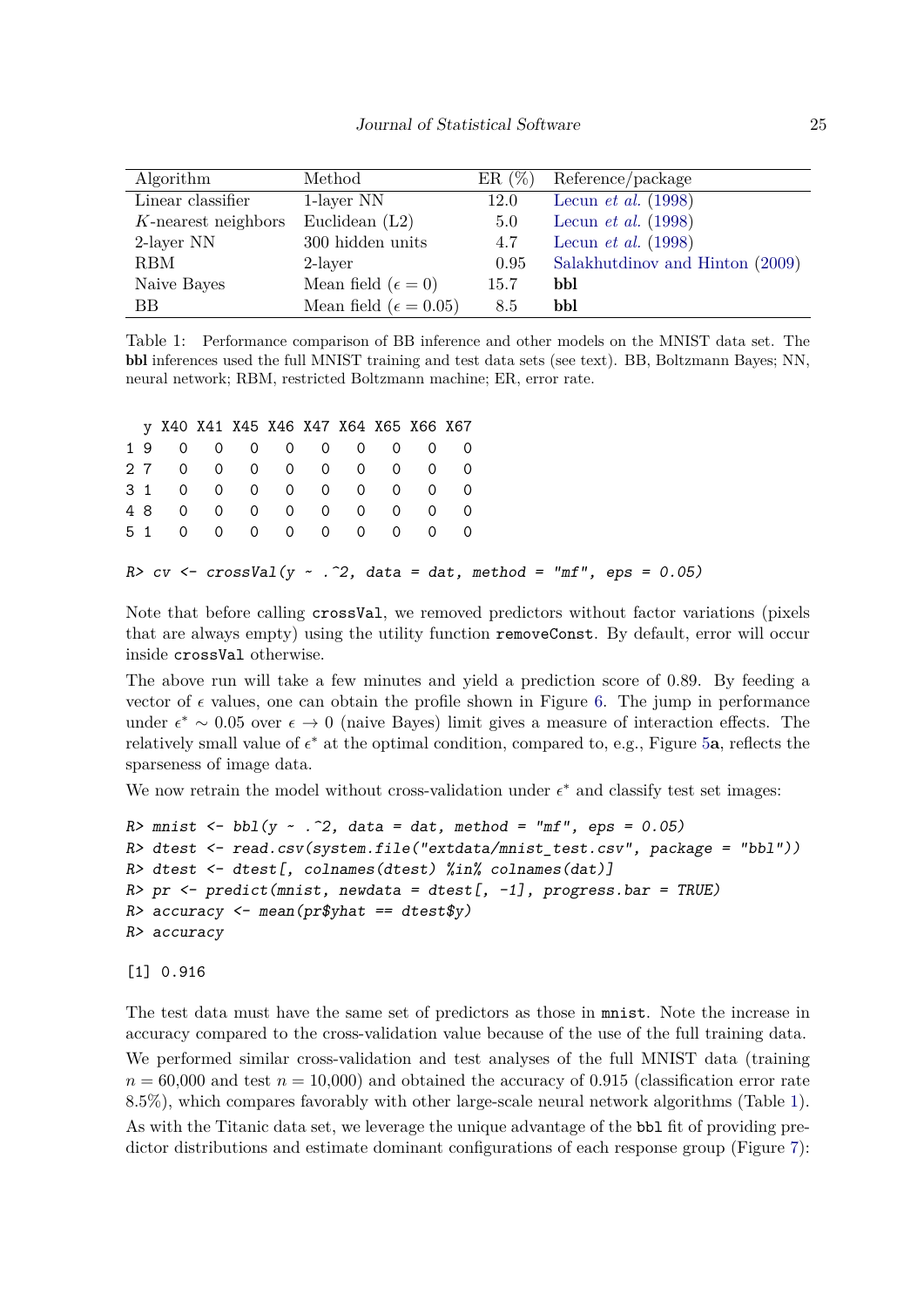

Figure 7: Maximum probability configurations of digits (0*, . . . ,* 9) estimated from the bbl fit coefficients using Gibbs sampling.

```
R> mnist_map <- mcSample(mnist, nstep = 20, progress.bar = TRUE)
R oldpar \leq par(mfrow = c(2, 5), mar = c(1, 1, 1, 1))
R> xvar \leq colnames(dat0[, -1])
R> xmap \leq apply(mnist_map$xmax, 1:2, as.numeric)
R> xf <- matrix(0, nrow = length(xvar), ncol = 10)
R> rownames(xf) <- xvar
R> for (i in 1:10) xf[rownames(xmap), i] < -xmap[, i]R> for (i in 1:10) {
     \text{mat} \leftarrow \text{matrix}(t(xf[, i]), \text{now} = 28, \text{ncol} = 28)+ \text{image}(x = 1:28, y = 1:28, z = \text{mat}[, 28:1], col = c("white", "black"),+ xaxt = "n", yaxt = "n", xlab = "", ylab = "")+ }
R> par(oldpar)
```
It is interesting to note that the model for the handwritten digit "1" is a combination of two versions, one slated forward and the other backward. The images shown in Figure [7](#page-25-0) illustrate examples of model interpretation made possible by the Bayesian formulation used by bbl, a significant advantage compared to regression-based methods and other deep learning models whose interpretations are challenging [\(Montavon, Samek, and Müller](#page-29-11) [2018\)](#page-29-11).

#### <span id="page-25-1"></span>**3.6. Transcription factor binding site data**

One of machine learning tasks of considerable interest in biomedical applications is the detection of transcription factor binding sites within genomic sequences [\(Wasserman and Sandelin](#page-30-8) [2004\)](#page-30-8). Transcription factors are proteins that bind to specific DNA sequence segments and regulate gene expression programs. Public databases, such as JASPAR [\(Khan](#page-29-12) *et al.* [2018\)](#page-29-12), host known transcription factors and their binding sequence motifs. Supervised learners allow users to leverage these data sets and search for binding motifs among candidate sequences.

Here, we illustrate such an inference using an example set (MA0014.3) of binding motif sequences from JASPAR (<http://jaspar.genereg.net>):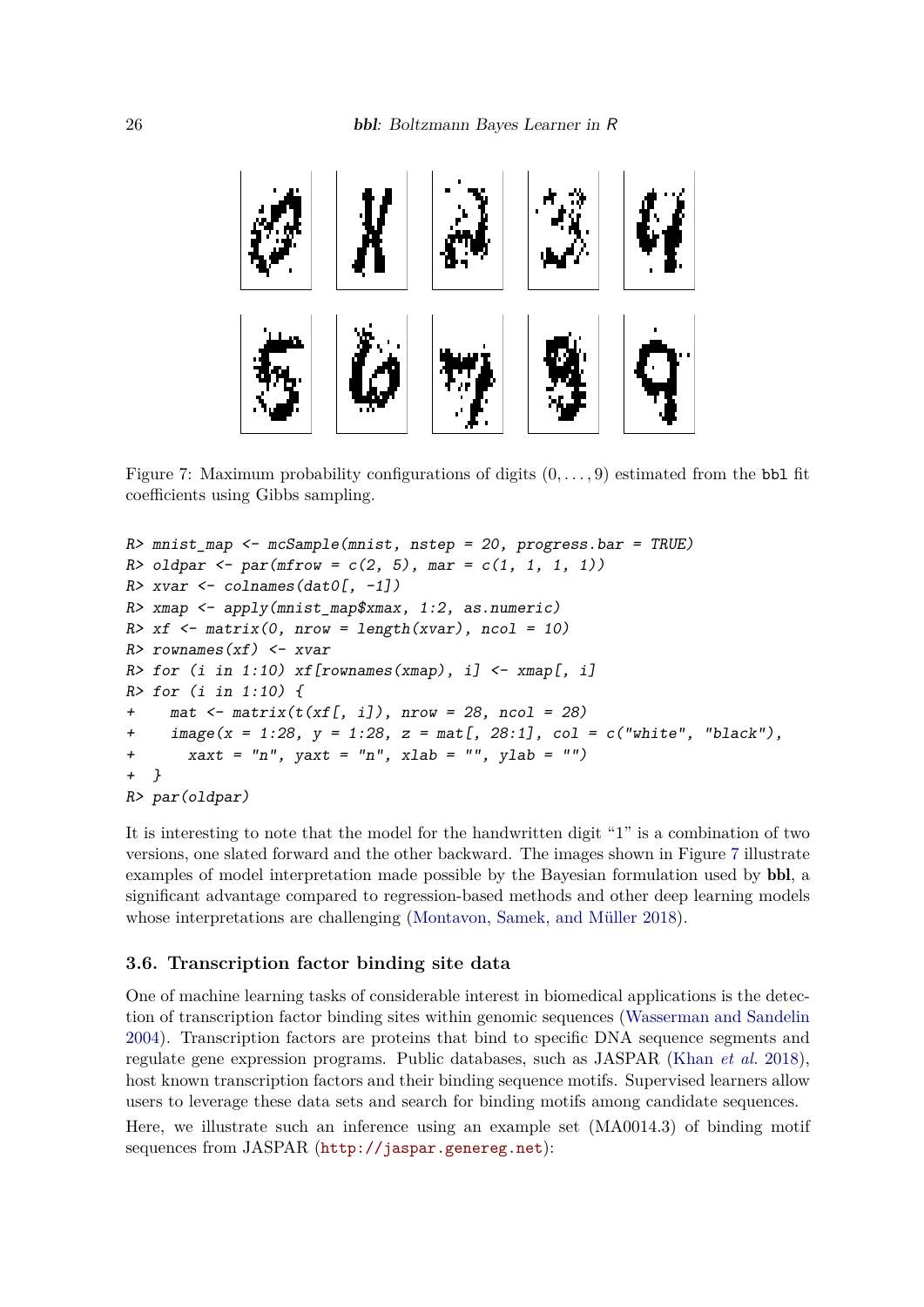```
R> seq <- readFasta(system.file("extdata/MA0014.3.fasta", package = "bbl"))
R> head(seq)
  1 2 3 4 5 6 7 8 9 10 11 12
1 G G G C G T G A C T T C
2 C A G C G T G A C G C G
3 G C G C G T C A C G C T
4 C A G C T T G A C C A G
5 G A C C G T G A C C A C
6 A G G C G C G A C G C C
R> dim(seq)
[1] 948 12
```
The data set consists of common nucleotide segments from *n* = 948 raw sequences used for motif discovery. We simulate a training set by generating non-binding sequences with random mutation of 3 nucleotides:

```
R> set.seed(561)
R> nsample <- NROW(seq)
R > m \leftarrow NCOL(\text{seq})R>nt < -c("A", "C", "G", "T")R> ctrl \leq as.matrix(seq)
R> for (k in seq len(nsample))
+ ctrl[k, sample(m, 3)] <- sample(nt, 3, replace = TRUE)
R> colnames(ctrl) <- 1:m
R> data <- rbind(data.frame(y = rep('Binding'', nsample), seq),
+ data.frame(y = rep("Non-binding", nsample), ctrl))
R> data <- data[sample(NROW(data)), ]
```
We assess the performance of pseudo-likelihood and mean field inferences below using crossvalidation:

```
R> ps <- crossVal(y - .^2, data = data, method = "pseudo",+ lambda = 10^{\circ}seq(-2, -1, 0.2), verbose = 0)
R> ps
Optimal lambda = 0.02511886
Max. score: 0.8530795
      lambda AUC ci1 ci2
1 0.01000000 0.8493230 0.8317931 0.8668530
2 0.01584893 0.8519034 0.8345098 0.8692970
3 0.02511886 0.8530795 0.8357665 0.8703926
4 0.03981072 0.8527357 0.8354177 0.8700538
5 0.06309573 0.8517654 0.8344032 0.8691276
6 0.10000000 0.8501564 0.8327169 0.8675960
```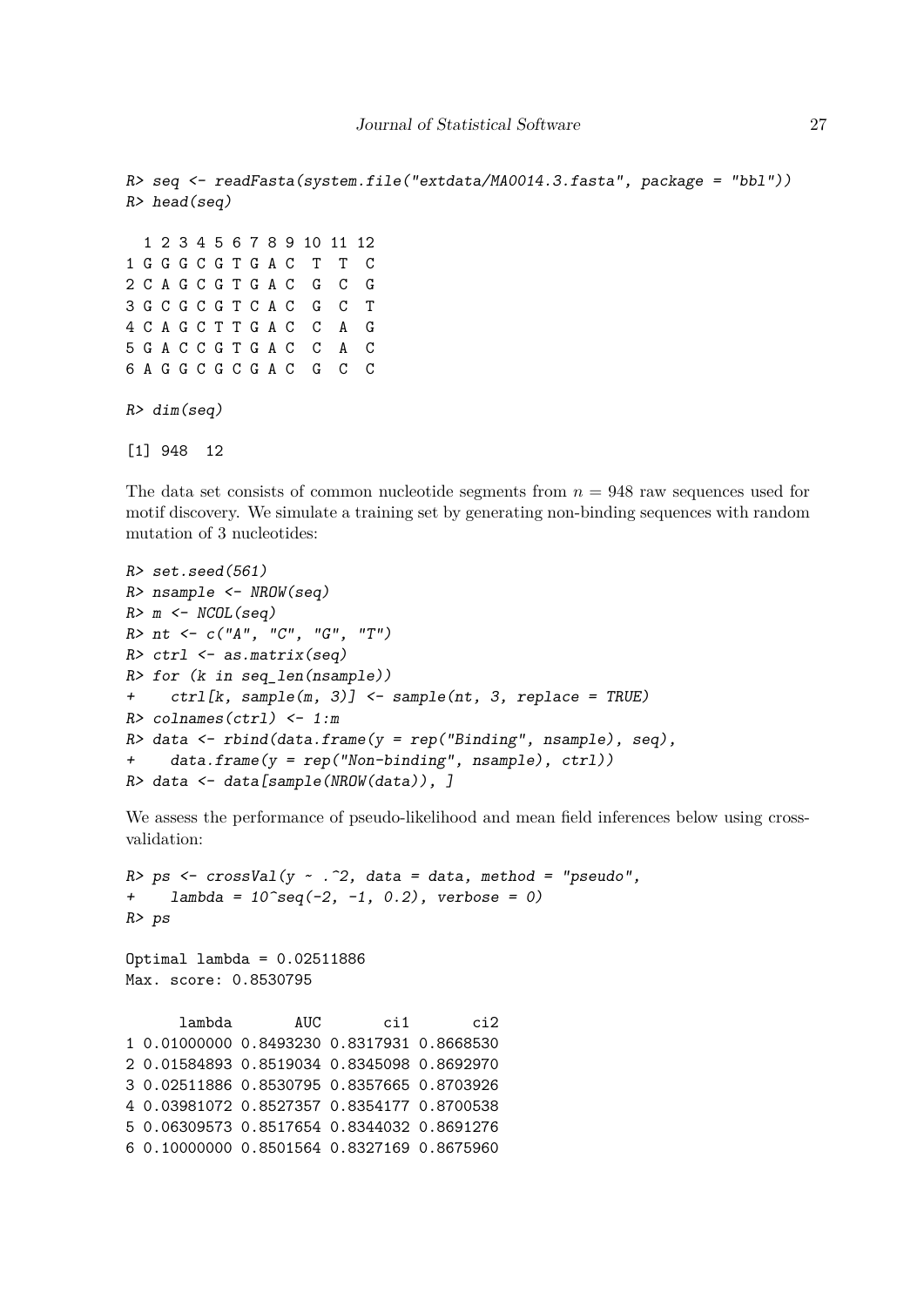

<span id="page-27-0"></span>Figure 8: Cross-validation of transcription factor binding motif model using bbl with control sequences generated by 3 nucleotide mutations. Data set is from [Khan](#page-29-12) *et al.* [\(2018\)](#page-29-12) (sample ID MA0014.3; see text). (**a**) Pseudo-likelihood and (**b**) mean field inferences.

```
R> m f <- crossVal(y \sim .^2), data = data, method = "mf",
+ eps = seq(0.1, 0.4, 0.1), verbose = 0)
R> mf
Optimal epsilon = 0.2
Max. score: 0.8530829
  epsilon AUC ci1 ci2
1 0.1 0.8523296 0.8350451 0.8696140
2 0.2 0.8530829 0.8357946 0.8703712
3 0.3 0.8518778 0.8344548 0.8693008
4 0.4 0.8498872 0.8322967 0.8674777
```
In both cases, there is an optimal, intermediate range of regularization with maximum AUC (Figure [8\)](#page-27-0). The level of performance attainable with non-interacting models, such as position frequency matrix [\(Wasserman and Sandelin](#page-30-8) [2004\)](#page-30-8), corresponds to the  $\epsilon = 0$  limit in Figure [8](#page-27-0)**b**. The AUC range obtained above is representative of the sensitivity and specificity levels one would get when scanning a genomic segment using a trained model for detection of a binding site to within resolution of  $\sim$  3 base pairs.

# **4. Summary**

We introduced a user-friendly R package **bbl**, implementing general Boltzmann Bayes classifiers applicable to heterogeneous, multifactorial predictor data associated with a discrete multi-class response variable. The currently available R package BoltzMM is limited to fitting data into a single fully visible Boltzmann distribution without reference to response variables, and assumes binary predictors. The package bbl employs a more general statistical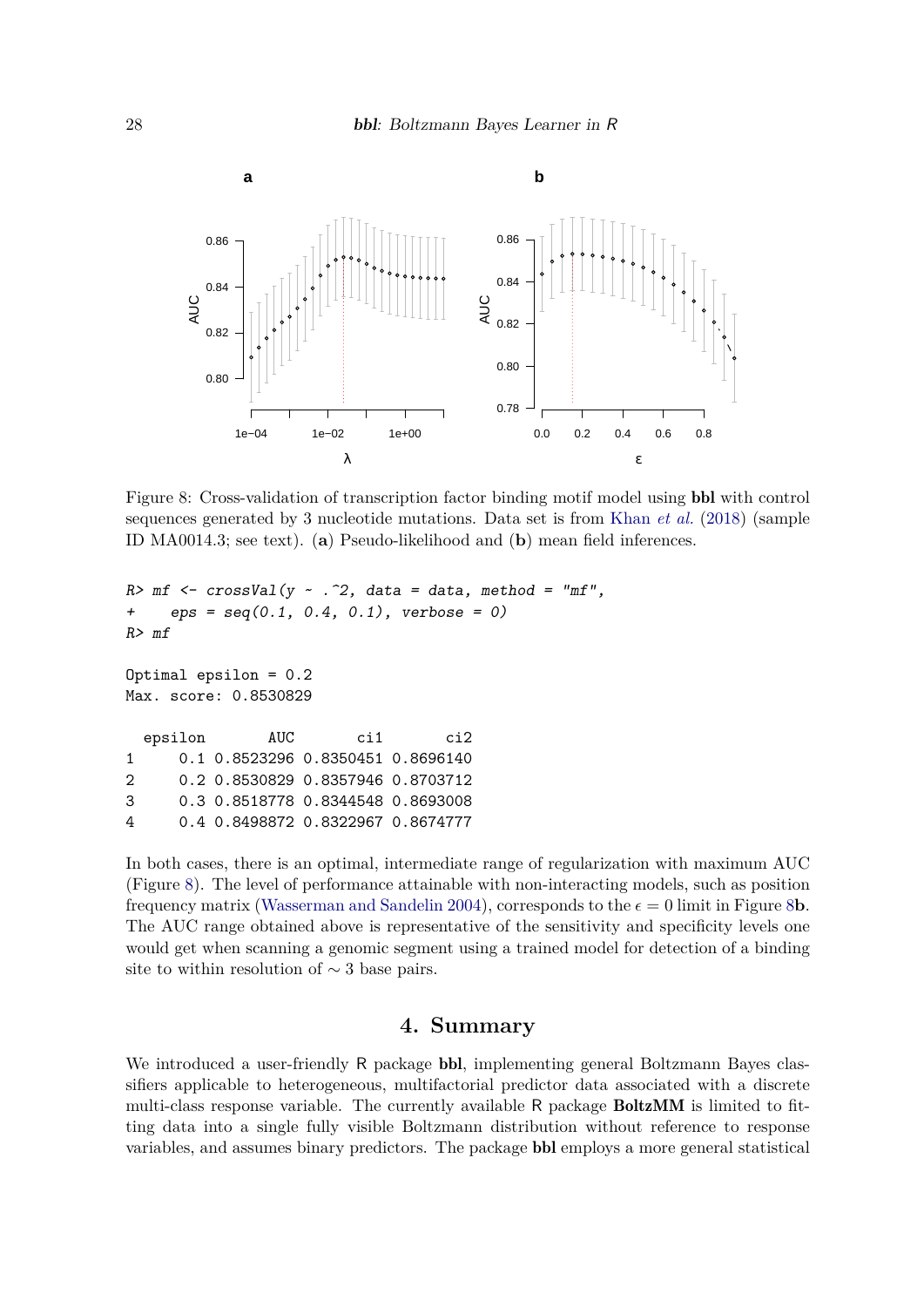distribution accommodating heterogeneous, factor-valued predictors via Equation [4,](#page-2-1) embedding it in a Bayesian classifier to build supervised learning and prediction models. The basic implementation architecture of bbl follows those of standard base R implementations such as glm.

Compared to more widely applied restricted Boltzmann machine algorithms [\(Hinton](#page-29-8) [2012\)](#page-29-8), the Boltzmann Bayes model explicitly infers interaction parameters for all pairs of predictors, making it possible to interpret trained models directly, as illustrated in Figures [2](#page-15-0) and [7,](#page-25-0) the latter using MCMC sampling of predictor distributions. The bbl inference is especially suited to data types where a moderate number of unordered features (such as nucleotide sequences) combine to determine class identity, as in transcription factor binding motifs (Section [3.6\)](#page-25-1). Among the two options for inference methods, mean field (method  $=$  "mf") is faster but can become memory intensive for models with a large number of predictors. Pseudo-likelihood maximization (method = "pseudo") is slower but usually provides better performance measured in cross-validation accuracy or AUC.

# **Computational details**

The current version of bbl is available from the Comprehensive R Archive Network (CRAN) at <https://CRAN.R-project.org/package=bbl>. Installation of bbl requires the GNU Scientific library (<https://www.gnu.org/software/gsl/>) to be installed. The results in this paper were obtained using R 4.1.2 on Ubuntu Linux 20.04 LTS. R itself and all packages used are available from CRAN at <https://CRAN.R-project.org/> and Bioconductor at [https:](https://bioconductor.org/) [//bioconductor.org/](https://bioconductor.org/).

# **References**

- <span id="page-28-0"></span>Ackley DH, Hinton GE, Sejnowski TJ (1985). "A Learning Algorithm for Boltzmann Machines." *Cognitive Science*, **9**(1), 147–169. [doi:10.1016/s0364-0213\(85\)80012-4](https://doi.org/10.1016/s0364-0213(85)80012-4).
- <span id="page-28-2"></span>Besag J (1975). "Statistical Analysis of Non-Lattice Data." *Journal of the Royal Statistical Society D*, **24**(3), 179–195. [doi:10.2307/2987782](https://doi.org/10.2307/2987782).
- <span id="page-28-1"></span>Chandler D (1987). *Introduction to Modern Statistical Mechanics*. Oxford, New York.
- <span id="page-28-4"></span>Friedman J, Hastie T, Tibshirani R (2010). "Regularization Paths for Generalized Linear Models via Coordinate Descent." *Journal of Statistical Software*, **33**(1), 1–22. [doi:10.](https://doi.org/10.18637/jss.v033.i01) [18637/jss.v033.i01](https://doi.org/10.18637/jss.v033.i01).
- <span id="page-28-5"></span>Friedman J, Hastie T, Tibshirani R, Narasimhan B, Simon N, Qian J (2021). glmnet*: Lasso and Elastic-Net Regularized Generalized Linear Models*. R package version 4.1-3, URL <https://CRAN.R-project.org/package=glmnet>.
- <span id="page-28-3"></span>Galassi M, Davies J, Theiler J, Gough B, Jungman G, Alken P, Booth M, Rossi F (2009). *GNU Scientific Library Reference Manual*. Network Theory Limited, 3rd edition. URL <https://www.gnu.org/software/gsl/>.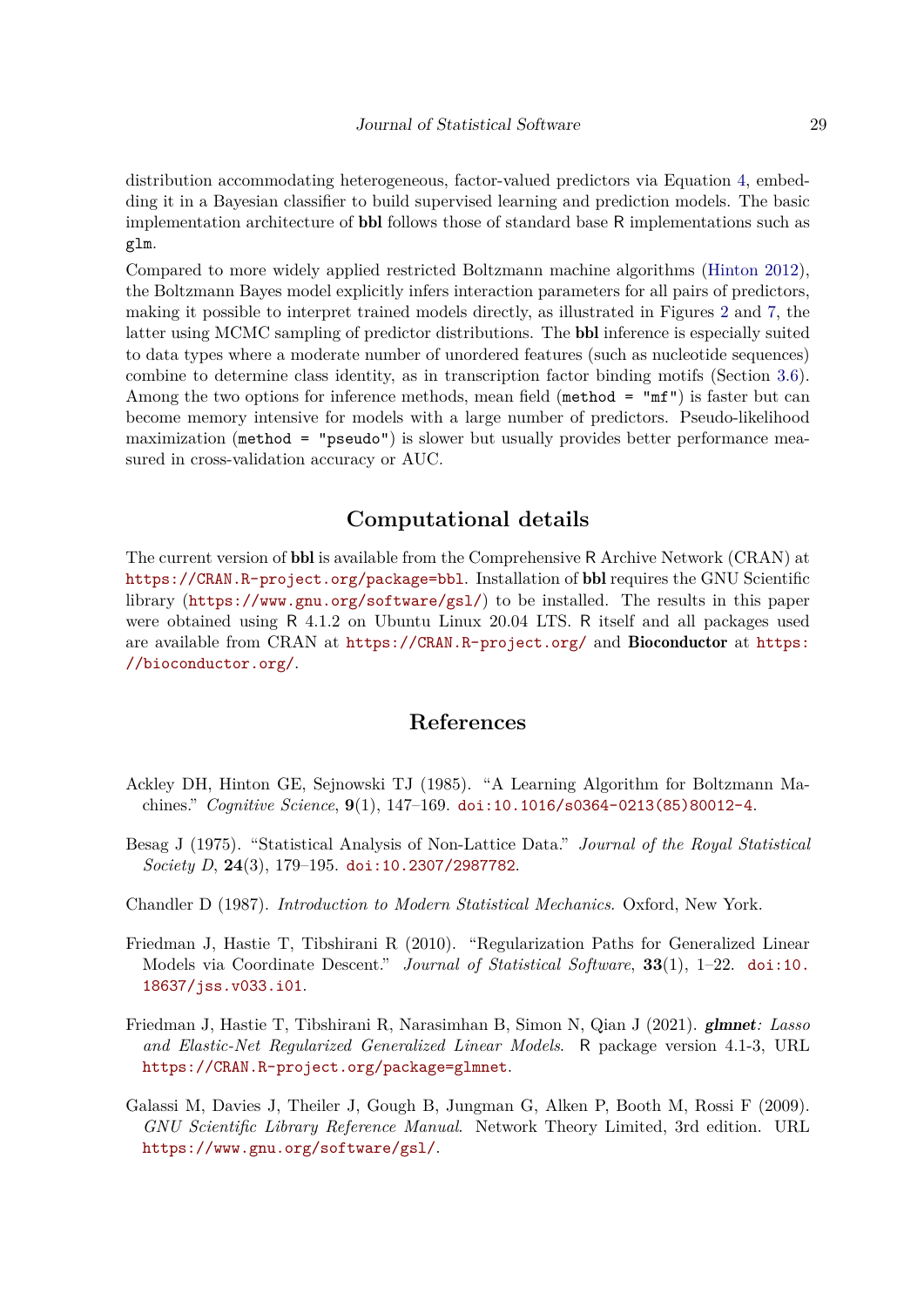- <span id="page-29-0"></span>Hastie T, Tibshirani R, Friedman J (2009). *The Elements of Statistical Learning: Data Mining, Inference, and Prediction*. 2nd edition. Springer-Verlag, New York. [doi:10.1007/](https://doi.org/10.1007/978-0-387-84858-7) [978-0-387-84858-7](https://doi.org/10.1007/978-0-387-84858-7).
- <span id="page-29-9"></span>Hendricks P (2015). titanic*: Titanic Passenger Survival Data Set*. R package version 0.1.0, URL <https://CRAN.R-project.org/package=titanic>.
- <span id="page-29-8"></span>Hinton GE (2012). "A Practical Guide to Training Restricted Boltzmann Machines." In G Montavon, GB Orr, KR Müller (eds.), *Neural Networks: Tricks of the Trade*, 2nd edition, pp. 599–619. Springer-Verlag, Berlin, Heidelberg. [doi:10.1007/978-3-642-35289-8\\_32](https://doi.org/10.1007/978-3-642-35289-8_32).
- <span id="page-29-1"></span>Hyvärinen A (2006). "Consistency of Pseudolikelihood Estimation of Fully Visible Boltzmann Machines." *Neural Computation*, **18**(10), 2283–2292. [doi:10.1162/neco.2006.18.10.](https://doi.org/10.1162/neco.2006.18.10.2283) [2283](https://doi.org/10.1162/neco.2006.18.10.2283).
- <span id="page-29-6"></span>Jones A, Bagnall J, Nguyen H (2019a). "BoltzMM: An R Package for Maximum Pseudolikelihood Estimation of Fully-Visible Boltzmann Machines." *Journal of Open Source Software*, **4**(34), 1193. [doi:10.21105/joss.01193](https://doi.org/10.21105/joss.01193).
- <span id="page-29-7"></span>Jones AT, Nguyen HD, Bagnall JJ (2019b). BoltzMM*: Boltzmann Machines with MM Algorithms*. R package version 0.1.4, URL <https://CRAN.R-project.org/package=BoltzMM>.
- <span id="page-29-12"></span>Khan A, Fornes O, Stigliani A, Gheorghe M, Castro-Mondragon JA, van der Lee R, Bessy A, Chéneby J, Kulkarni SR, Tan G, Baranasic D, Arenillas DJ, Sandelin A, Vandepoele K, Lenhard B, Ballester B, Wasserman WW, Parcy F, Mathelier A (2018). "JASPAR 2018: Update of the Open-Access Database of Transcription Factor Binding Profiles and Its Web Framework." *Nucleic Acid Research*, **46**(D1), D260–D266. [doi:10.1093/nar/gkx1188](https://doi.org/10.1093/nar/gkx1188).
- <span id="page-29-10"></span>Lecun Y, Bottou L, Bengio Y, Haffner P (1998). "Gradient-Based Learning Applied to Document Recognition." *Proceedings of the IEEE*, **86**(11), 2278–2324. [doi:10.1109/5.](https://doi.org/10.1109/5.726791) [726791](https://doi.org/10.1109/5.726791).
- <span id="page-29-11"></span>Montavon G, Samek W, Müller KR (2018). "Methods for Interpreting and Understanding Deep Neural Networks." *Digital Signal Processing*, **73**, 1–15. [doi:10.1016/j.dsp.2017.](https://doi.org/10.1016/j.dsp.2017.10.011) [10.011](https://doi.org/10.1016/j.dsp.2017.10.011).
- <span id="page-29-2"></span>Morcos F, Pagnani A, Lunt B, Bertolino A, Marks DS, Sander C, Zecchina R, Onuchic JN, Hwa T, Weigt M (2011). "Direct-Coupling Analysis of Residue Coevolution Captures Native Contacts across Many Protein Families." *Proceedings of the National Academy of Sciences of the United States of America*, **108**(49), E1293–E1301. [doi:10.1073/pnas.1111471108](https://doi.org/10.1073/pnas.1111471108).
- <span id="page-29-5"></span>Nguyen HC, Zecchina R, Berg J (2017). "Inverse Statistical Problems: From the Inverse Ising Problem to Data Science." *Advances in Physics*, **66**(3), 197–261. [doi:10.1080/00018732.](https://doi.org/10.1080/00018732.2017.1341604) [2017.1341604](https://doi.org/10.1080/00018732.2017.1341604).
- <span id="page-29-3"></span>Nguyen HD, Wood IA (2016a). "Asymptotic Normality of the Maximum Pseudolikelihood Estimator for Fully Visible Boltzmann Machines." *IEEE Transactions on Neural Networks and Learning Systems*, **27**(4), 897–902. [doi:10.1109/tnnls.2015.2425898](https://doi.org/10.1109/tnnls.2015.2425898).
- <span id="page-29-4"></span>Nguyen HD, Wood IA (2016b). "A Block Successive Lower-Bound Maximization Algorithm for the Maximum Pseudo-Likelihood Estimation of Fully Visible Boltzmann Machines." *Neural Computation*, **28**(3), 485–492. [doi:10.1162/neco\\_a\\_00813](https://doi.org/10.1162/neco_a_00813).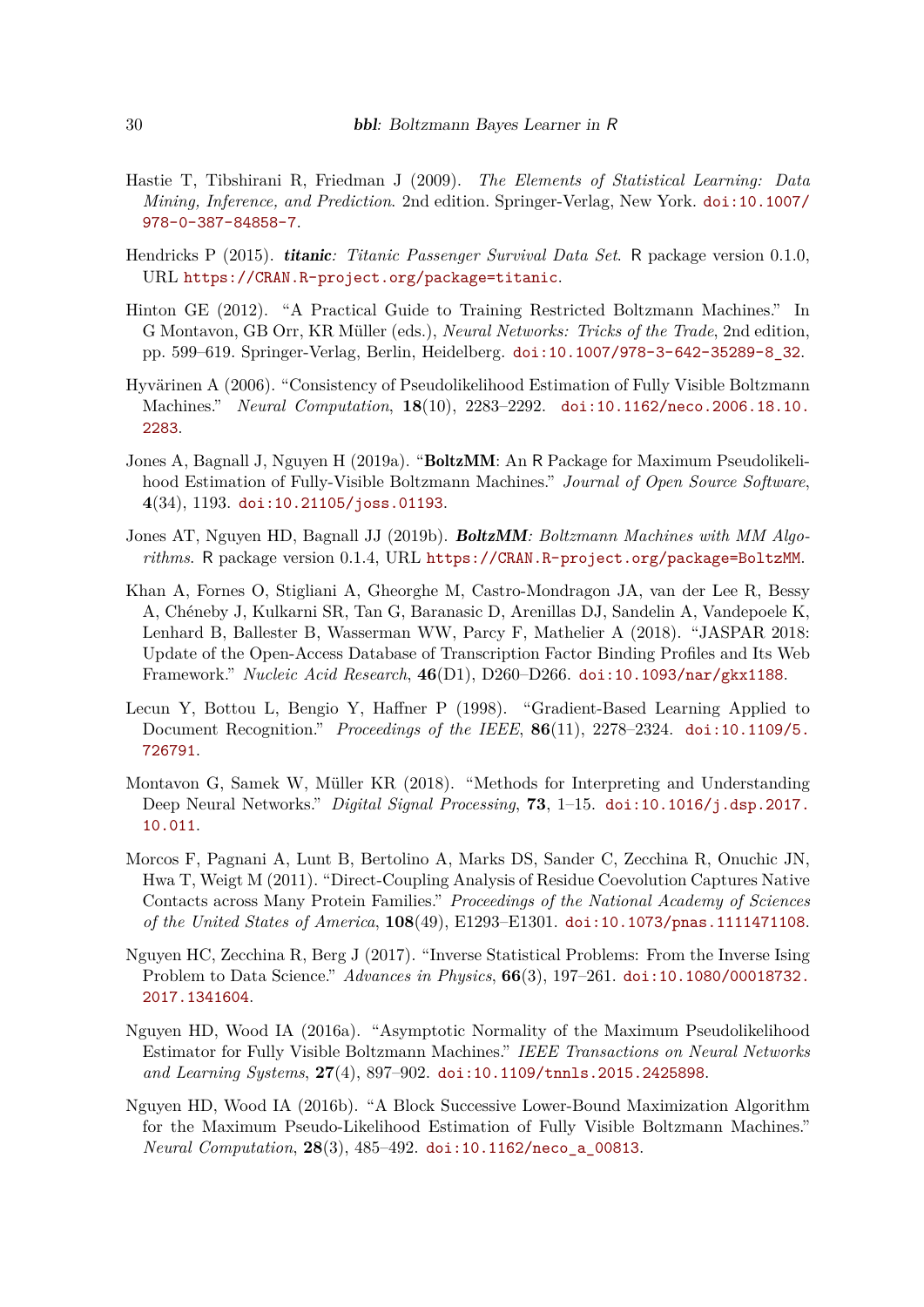- <span id="page-30-6"></span>Pagès H, Aboyoun P, Gentleman R, DebRoy S (2021). Biostrings*: Efficient Manipulation of Biological Strings*. R package version 2.62.0, URL [https://bioconductor.org/packages/](https://bioconductor.org/packages/Biostrings) [Biostrings](https://bioconductor.org/packages/Biostrings).
- <span id="page-30-4"></span>Philipp M, Rusch T, Hornik K, Strobl C (2018). "Measuring the Stability of Results From Supervised Statistical Learning." *Journal of Computational and Graphical Statistics*, **27**(4), 685–700. [doi:10.1080/10618600.2018.1473779](https://doi.org/10.1080/10618600.2018.1473779).
- <span id="page-30-5"></span>Philipp M, Strobl C, Zeileis A, Rusch T, Hornik K (2021). stablelearner*: Stability Assessment of Statistical Learning Methods*. R package version 0.1-3, URL [https://CRAN.R-project.](https://CRAN.R-project.org/package=stablelearner) [org/package=stablelearner](https://CRAN.R-project.org/package=stablelearner).
- <span id="page-30-2"></span>Robin X, Turck N, Hainard A, Tiberti N, Lisacek F, Sanchez JC, Müller M (2011). "pROC: An Open-Source Package for R and S-PLUS to Analyze and Compare ROC Curves." *BMC Bioinformatics*, **12**(1), 77. [doi:10.1186/1471-2105-12-77](https://doi.org/10.1186/1471-2105-12-77).
- <span id="page-30-3"></span>Robin X, Turck N, Hainard A, Tiberti N, Lisacek F, Sanchez JC, Müller M, Siegert S, Doering M, Billings Z (2021). pROC*: Display and Analyze ROC Curves*. R package version 1.18.0, URL <https://CRAN.R-project.org/package=pROC>.
- <span id="page-30-7"></span>Salakhutdinov R, Hinton G (2009). "Deep Boltzmann Machines." In D Van Dyk, M Welling (eds.), *Proceedings of the Twelth International Conference on Artificial Intelligence and Statistics*, volume 5 of *Proceedings of Machine Learning Research*, pp. 448–455. PMLR, Hilton Clearwater Beach Resort, Clearwater Beach, Florida USA.
- <span id="page-30-8"></span>Wasserman WW, Sandelin A (2004). "Applied Bioinformatics for the Identification of Regulatory Elements." *Nature Reviews Genetics*, **5**(4), 276–287. [doi:10.1038/nrg1315](https://doi.org/10.1038/nrg1315).
- <span id="page-30-0"></span>Woo HJ, Yu C, Kumar K, Gold B, Reifman J (2016). "Genotype Distribution-Based Inference of Collective Effects in Genome-Wide Association Studies: Insights to Age-Related Macular Degeneration Disease Mechanism." *BMC Genomics*, **17**(1), 695. [doi:](https://doi.org/10.1186/s12864-016-2871-3) [10.1186/s12864-016-2871-3](https://doi.org/10.1186/s12864-016-2871-3).
- <span id="page-30-1"></span>Woo J (2022). bbl*: Boltzmann Bayes Learner*. R package version 1.0.0, URL [https://CRAN.](https://CRAN.R-project.org/package=bbl) [R-project.org/package=bbl](https://CRAN.R-project.org/package=bbl).

# **Affiliation:**

Jun Woo[1](#page-30-9) (*corresponding author*), Jinhua Wang Institute for Health Informatics *and*

<span id="page-30-9"></span><sup>1</sup>Current address: Memorial Sloan Kettering Cancer Center, New York, New York, United States of America.